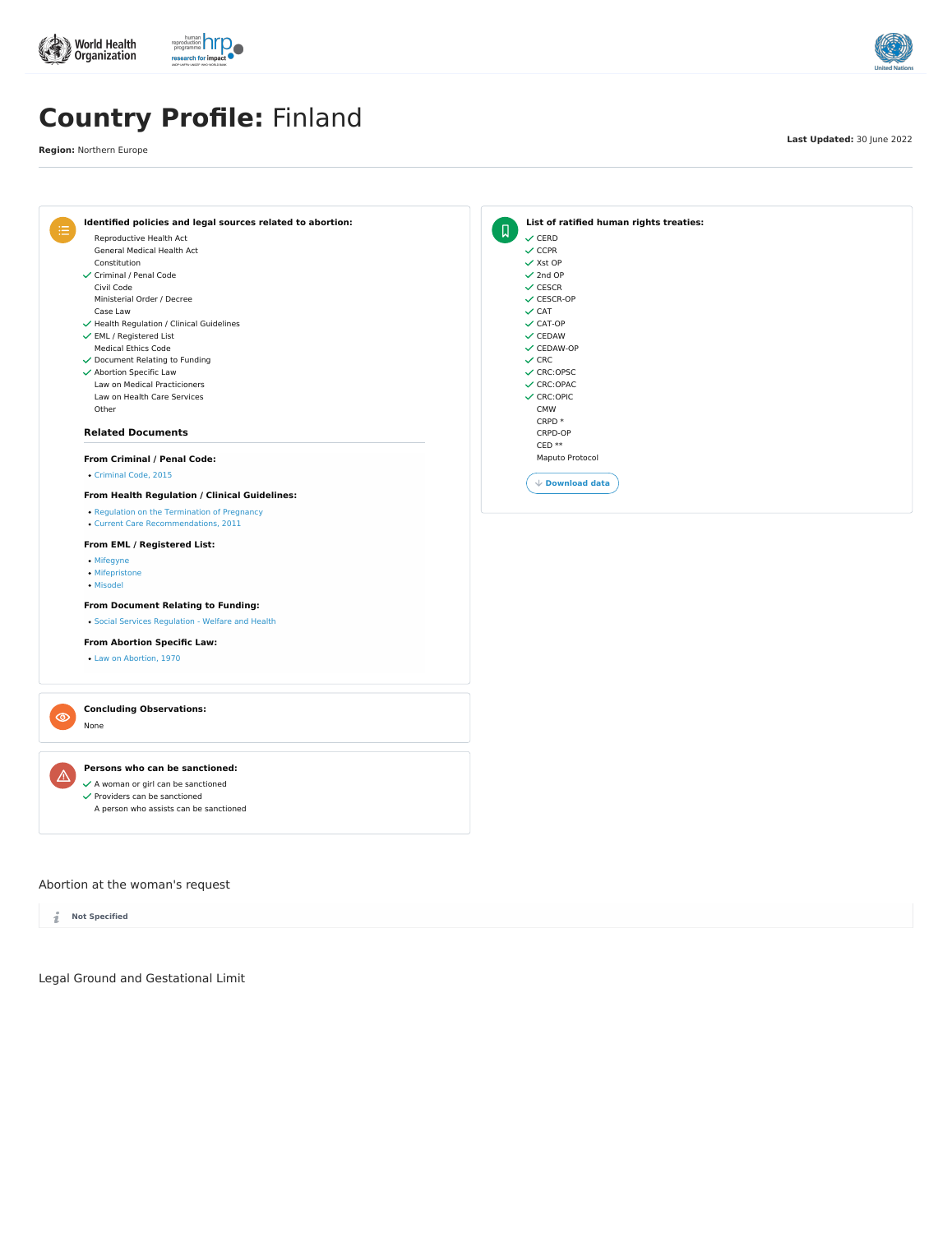**Economic or social reasons**

#### **Foetal impairment**

## **Rape**

Yes

# **Related documents:**

Law on [Abortion,](https://abortion-policies.srhr.org/documents/countries/01-FINLAND-LAW-ON-ABORTION-1970.pdf#page=1) 1970 (page 1)

## **Gestational limit**

**Weeks: 12**

Law on [Abortion,](https://abortion-policies.srhr.org/documents/countries/01-FINLAND-LAW-ON-ABORTION-1970.pdf#page=2) 1970 (page 2)

The following descriptions and recommendations were extracted from WHO guidance on safe abortion.

WHO defines health for member states as a state of complete physical, mental and social well-being and not merely the absence of disease or infirmity. Safe Abortion Guidelines, § 4.2.1.5.

#### **WHO Guidance**  $\mathbb{R}$

Laws or policies that impose time limits on the length of pregnancy may have negative consequences for women, including forcing them to seek clandestine abortions and suffer social inequities. Safe Abortion Guidelines, § 4.2.1.7.

#### **Source document**: WHO Safe Abortion [Guidance](https://abortion-policies.srhr.org/documents/reference/WHO-Safe-Abortion-Guidance-2012.pdf#page=103) (page 103)

**Source document**: WHO Safe Abortion [Guidance](https://abortion-policies.srhr.org/documents/reference/WHO-Safe-Abortion-Guidance-2012.pdf#page=103) (page 103)



Abortion is permitted if the delivery and care of the child would place a strain on the woman, given the living conditions of the woman or her family.

#### **WHO Guidance** 1.7

# **Additional notes**

Yes

#### **Related documents:**

Law on Abortion, 1970 (page 1 [04-FINLAND-REGULATION-ON-TERMINATION-OF-PREGNANCY-1970.pdf\)](https://abortion-policies.srhr.org/documents/countries/01-FINLAND-LAW-ON-ABORTION-1970.pdf#page=1%2004-FINLAND-REGULATION-ON-TERMINATION-OF-PREGNANCY-1970.pdf#page=1)

## **Gestational limit**

**Weeks: 24**

Law on [Abortion,](https://abortion-policies.srhr.org/documents/countries/01-FINLAND-LAW-ON-ABORTION-1970.pdf#page=2) 1970 (page 2)

The following descriptions and recommendations were extracted from WHO guidance on safe abortion.

Laws or policies that impose time limits on the length of pregnancy may have negative consequences for women, including forcing them to seek clandestine abortions and suffer social inequities. Safe Abortion Guidelines, § 4.2.1.7.

#### 14 **WHO Guidance**

A woman is entitled to know the status of her pregnancy and to act on this information; health protection or social reasons can be interpreted to include distress of the pregnant woman caused by the diagnosis of fetal impairment. Prenatal tests and other medical diagnostic services cannot legally be refused because the woman may decide to terminate her pregnancy. Safe Abortion Guidelines, § 4.2.1.4.

Laws or policies that impose time limits on the length of pregnancy may have negative consequences for women, including forcing them to seek clandestine abortions and suffer social inequities. Safe Abortion Guidelines, § 4.2.1.7.

**Source document**: WHO Safe Abortion [Guidance](https://abortion-policies.srhr.org/documents/reference/WHO-Safe-Abortion-Guidance-2012.pdf#page=103) (page 103)

**Source document**: WHO Safe Abortion [Guidance](https://abortion-policies.srhr.org/documents/reference/WHO-Safe-Abortion-Guidance-2012.pdf#page=103) (page 103)

Yes

#### **Related documents:**

Law on [Abortion,](https://abortion-policies.srhr.org/documents/countries/01-FINLAND-LAW-ON-ABORTION-1970.pdf#page=1) 1970 (page 1)

#### **Gestational limit**

#### **Weeks: 12**

Law on [Abortion,](https://abortion-policies.srhr.org/documents/countries/01-FINLAND-LAW-ON-ABORTION-1970.pdf#page=2) 1970 (page 2)

The following descriptions and recommendations were extracted from WHO guidance on safe abortion.

The protection of women from cruel, inhuman and degrading treatment requires that those who have become pregnant as the result of coerced or forced sexual acts can lawfully access safe abortion services. Prompt, safe abortion services should be provided on the basis of a woman's complaint rather than requiring forensic evidence or police examination. Safe Abortion Guidelines, § 4.2.1.3.

**Source document**: WHO Safe Abortion [Guidance](https://abortion-policies.srhr.org/documents/reference/WHO-Safe-Abortion-Guidance-2012.pdf#page=102) (page 102)

**Source document**: WHO Safe Abortion [Guidance](https://abortion-policies.srhr.org/documents/reference/WHO-Safe-Abortion-Guidance-2012.pdf#page=103) (page 103)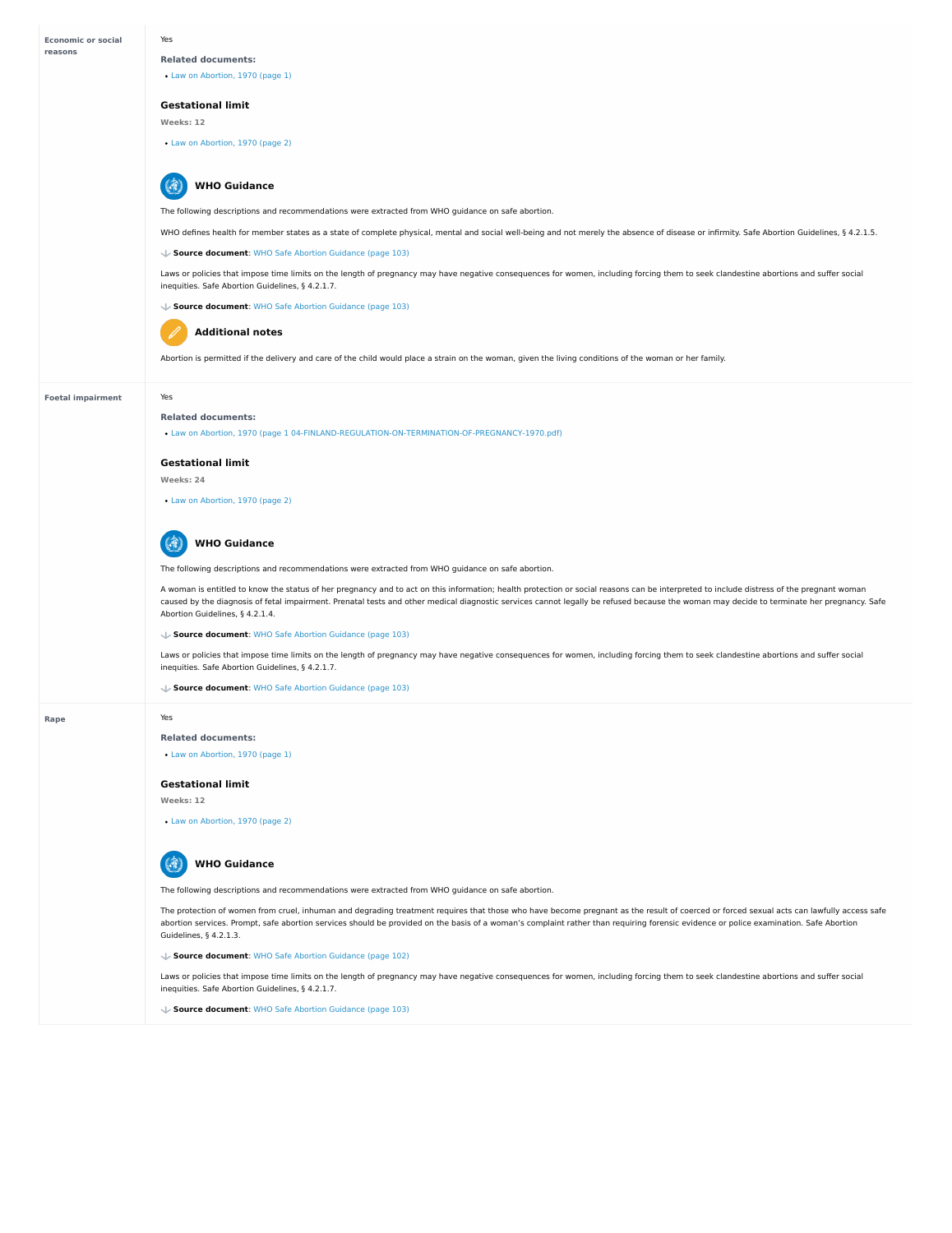### **Intellectual or cognitive disability of the woman**

#### **Mental health**

#### **Physical health**

#### Yes

#### **Related documents:**

Law on [Abortion,](https://abortion-policies.srhr.org/documents/countries/01-FINLAND-LAW-ON-ABORTION-1970.pdf#page=1) 1970 (page 1)

## **Gestational limit**

**Weeks: 12**

Law on [Abortion,](https://abortion-policies.srhr.org/documents/countries/01-FINLAND-LAW-ON-ABORTION-1970.pdf#page=2) 1970 (page 2)

The following descriptions and recommendations were extracted from WHO guidance on safe abortion.

Laws or policies that impose time limits on the length of pregnancy may have negative consequences for women, including forcing them to seek clandestine abortions and suffer social inequities. Safe Abortion Guidelines, § 4.2.1.7.

#### 4 **WHO Guidance**

The protection of women from cruel, inhuman and degrading treatment requires that those who have become pregnant as the result of coerced or forced sexual acts can lawfully access safe abortion services. Prompt, safe abortion services should be provided on the basis of a woman's complaint rather than requiring forensic evidence or police examination. Safe Abortion Guidelines, § 4.2.1.3.

**Source document**: WHO Safe Abortion [Guidance](https://abortion-policies.srhr.org/documents/reference/WHO-Safe-Abortion-Guidance-2012.pdf#page=102) (page 102)

The scope of mental health includes psychological distress or mental suffering caused by, for example, coerced or forced sexual acts and diagnosis of severe fetal impairment. Safe Abortion Guidelines, § 4.2.1.2.

#### 4 **WHO Guidance**

**Source document**: WHO Safe Abortion [Guidance](https://abortion-policies.srhr.org/documents/reference/WHO-Safe-Abortion-Guidance-2012.pdf#page=103) (page 103)

Yes

**Related documents:**

Law on [Abortion,](https://abortion-policies.srhr.org/documents/countries/01-FINLAND-LAW-ON-ABORTION-1970.pdf#page=1) 1970 (page 1)

#### **Not specified**  $\boldsymbol{i}$

#### **Gestational limit**

Not applicable

 $\mathbf{1}$ 

A pregnancy may be interrupted at the request of the woman if a disease, mental disturbance or other comparable cause, affecting one or both parents, seriously limits their capacity to care for the child.



#### **Not specified**

When there is no explicit reference to an issue covered in the questionnaire in the relevant document(s), this is noted and no interpretation was made.

#### **Related documents:**

Law on [Abortion,](https://abortion-policies.srhr.org/documents/countries/01-Finland-Law-on-Abortion-1970.pdf) 1970

The following descriptions and recommendations were extracted from WHO guidance on safe abortion.

#### **Source document**: WHO Safe Abortion [Guidance](https://abortion-policies.srhr.org/documents/reference/WHO-Safe-Abortion-Guidance-2012.pdf#page=102) (page 102)



A pregnancy may be interrupted at the request of the woman if a disease, mental disturbance or other comparable cause, affecting one or both parents, seriously limits their capacity to care for the child.

**Related documents:**

**Additional notes**

Law on [Abortion,](https://abortion-policies.srhr.org/documents/countries/01-FINLAND-LAW-ON-ABORTION-1970.pdf#page=1) 1970 (page 1)

When there is no explicit reference to an issue covered in the questionnaire in the relevant document(s), this is noted and no interpretation was made.

**Related documents:**

Law on [Abortion,](https://abortion-policies.srhr.org/documents/countries/01-Finland-Law-on-Abortion-1970.pdf) 1970

The following descriptions and recommendations were extracted from WHO guidance on safe abortion.

Physical health is widely understood to include conditions that aggravate pregnancy and those aggravated by pregnancy. Safe Abortion Guidelines, § 4.2.1.2.



**Source document**: WHO Safe Abortion [Guidance](https://abortion-policies.srhr.org/documents/reference/WHO-Safe-Abortion-Guidance-2012.pdf#page=102) (page 102)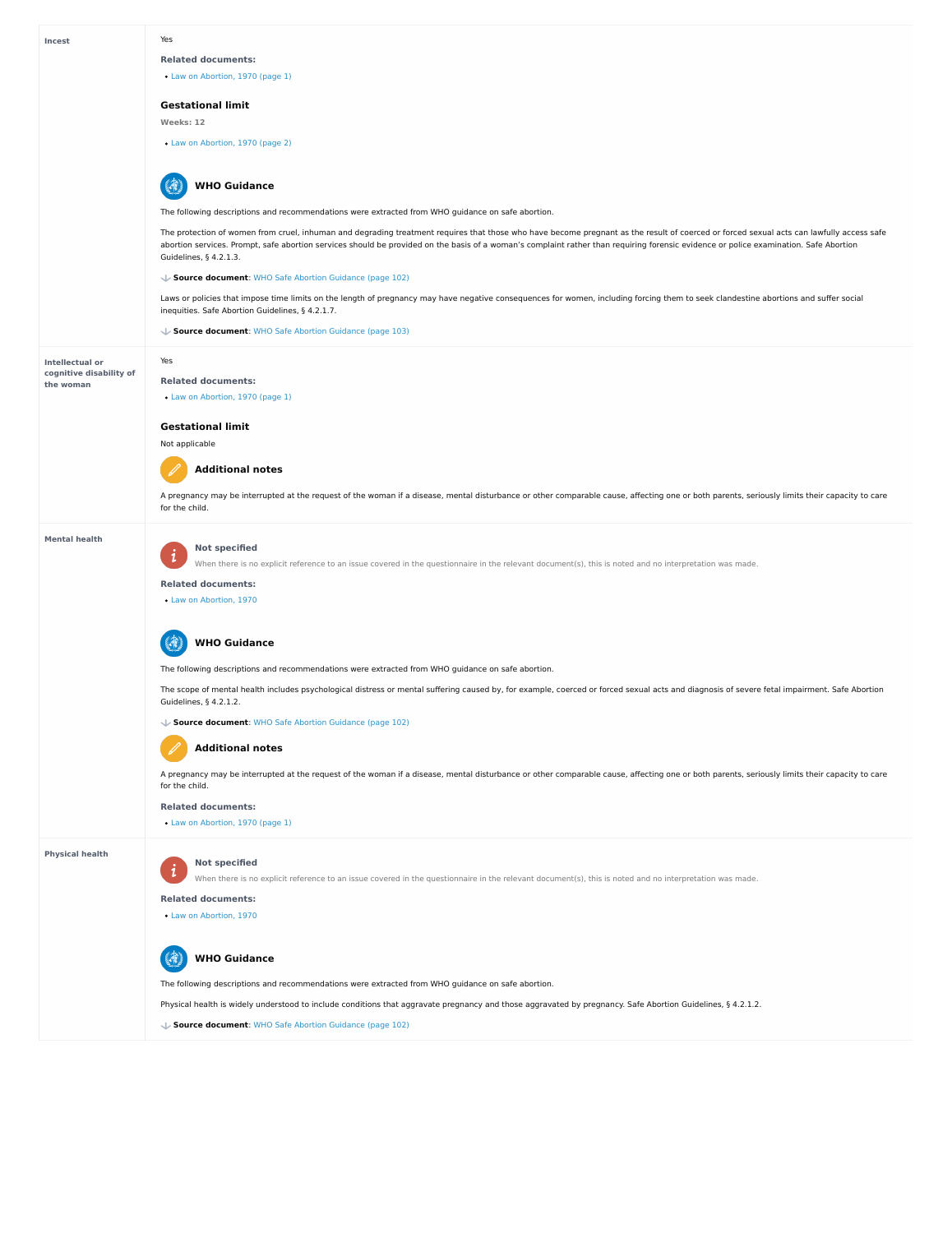Additional Requirements to Access Safe Abortion

#### **Life**

#### Yes

#### **Related documents:**

Law on [Abortion,](https://abortion-policies.srhr.org/documents/countries/01-FINLAND-LAW-ON-ABORTION-1970.pdf#page=1) 1970 (page 1)

## **Gestational limit**

**Weeks: 20**

Law on [Abortion,](https://abortion-policies.srhr.org/documents/countries/01-FINLAND-LAW-ON-ABORTION-1970.pdf#page=2%20see%20note) 1970 (page 2 see note)

The following descriptions and recommendations were extracted from WHO guidance on safe abortion.

The fulfillment of human rights requires that women can access safe abortion when it is indicated to protect their health. WHO defines health for member states as a state of complete physical, mental and social well-being and not merely the absence of disease or infirmity. Safe Abortion Guidelines, § 4.2.1.2.

Laws or policies that impose time limits on the length of pregnancy may have negative consequences for women, including forcing them to seek clandestine abortions and suffer social inequities. Safe Abortion Guidelines, § 4.2.1.7.

#### 6 **WHO Guidance**

#### **Source document**: WHO Safe Abortion [Guidance](https://abortion-policies.srhr.org/documents/reference/WHO-Safe-Abortion-Guidance-2012.pdf#page=102) (page 102)

Laws or policies that impose time limits on the length of pregnancy may have negative consequences for women, including forcing them to seek clandestine abortions and suffer social inequities. Safe Abortion Guidelines, § 4.2.1.7.

**Source document**: WHO Safe Abortion [Guidance](https://abortion-policies.srhr.org/documents/reference/WHO-Safe-Abortion-Guidance-2012.pdf#page=103) (page 103)

Yes

#### **Related documents:**

Law on [Abortion,](https://abortion-policies.srhr.org/documents/countries/01-FINLAND-LAW-ON-ABORTION-1970.pdf#page=1) 1970 (page 1)

#### **Gestational limit**

**Weeks: 20**

Law on [Abortion,](https://abortion-policies.srhr.org/documents/countries/01-FINLAND-LAW-ON-ABORTION-1970.pdf#page=2%20see%20note) 1970 (page 2 see note)



The following descriptions and recommendations were extracted from WHO guidance on safe abortion.

The Law on Abortion states that an abortion may not be performed after the twelfth week of pregnancy on any grounds other than a disease or physical defect in the woman. If the woman was not yet 17 years of age at the time of conception or there are other exceptional reasons, abortion is lawful at a later stage of pregnancy, although not after the 20th week.

The human right to life requires protection by law, including when pregnancy is life-threatening or a pregnant woman's life is otherwise endangered. Both medical and social conditions can constitute life-threatening conditions. Safe Abortion Guidelines, § 4.2.1.1.

#### **Source document**: WHO Safe Abortion [Guidance](https://abortion-policies.srhr.org/documents/reference/WHO-Safe-Abortion-Guidance-2012.pdf#page=102) (page 102)

# **WHO Guidance**

**Source document**: WHO Safe Abortion [Guidance](https://abortion-policies.srhr.org/documents/reference/WHO-Safe-Abortion-Guidance-2012.pdf#page=103) (page 103)

The woman is under 17 years of age or over 40; the woman already has four children; owing to disease or mental disturbance, one or both parents are unable to care for the child

**Related documents:**

Law on [Abortion,](https://abortion-policies.srhr.org/documents/countries/01-FINLAND-LAW-ON-ABORTION-1970.pdf#page=1%20%20see%20note) 1970 (page 1 see note)

The same gestational limits apply as in other cases: 12 weeks, exceptionally up to 20 weeks.

# **Additional notes**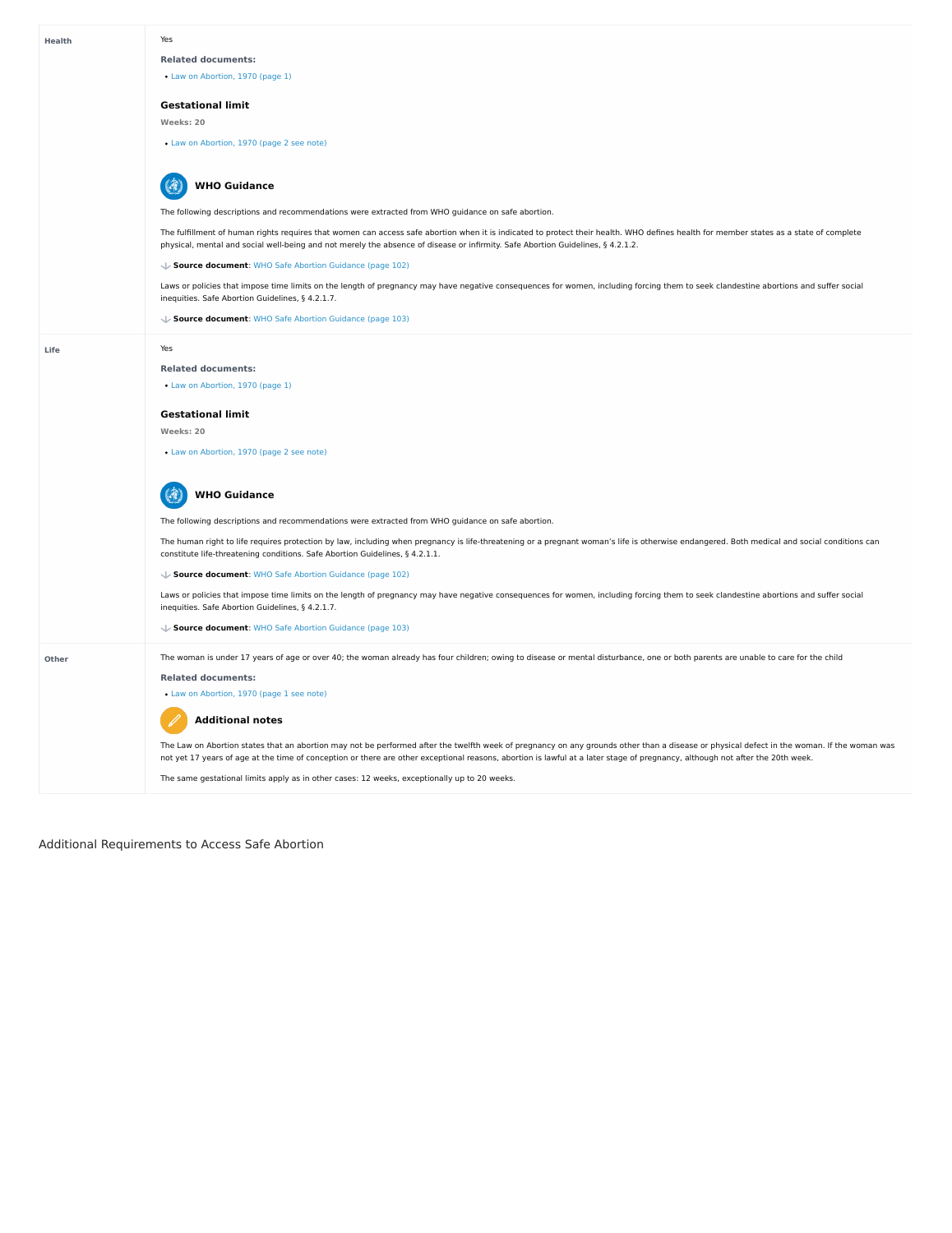# **Authorization in specially licensed facilities only**

**Judicial authorization for minors**

#### **Judicial authorization in cases of rape**

**One or two physicians or national authority (depending on indication) Doctor (Specialty Not Specified),Specialist Doctor, Including OB/GYN** Investigation by midwife, health sister or equivalent in the case that the birth and care of the child would be significantly burdensome for the woman

Yes

# **Related documents:**

Law on [Abortion,](https://abortion-policies.srhr.org/documents/countries/01-FINLAND-LAW-ON-ABORTION-1970.pdf#page=2%20see%20note) 1970 (page 2 see note)

# **Number and cadre of health-care professional authorizations required**

The Current Care Guidelines on Abortion by the Finnish Medical Society Duodecim and the Finnish Gynaecological Association Task Force on abortion address these issues. No evidence was found that these guidelines are endorsed by the government. They can be accessed here: http://www.terveysportti.fi/xmedia/hoi/hoi27050.pdf

#### $\mathbb{R}$ **WHO Guidance**

An authorization is required for abortion after twelve weeks of gestation. In the cases of risk to life or health, rape, incest or when the delivery and care of a child would place a considerable strain on the woman, the separate recommendations of two physicians are needed. Of the two physicians, one shall be a physician who renders opinions on the termination of pregnancy (physician with authority to render an opinion) while the other shall be the physician who performs the operation (operating physician). In a case when the delivery and care of a child would place a considerable strain on the woman, a report on the living conditions of the woman and her family and other circumstances shall, if this seems justified in the particular case, be requested from the social welfare authorities or from a midwife, public health nurse or person of corresponding status. In the case of a woman who was less than 17 or more than 40 years of age at the time of conception, or has already had four children the physician who performs the operation decides. In the case of foetal impairments, the abortion must be authorised by the State Medical Board.

#### **Not specified**  $\mathbf{i}$

When there is no explicit reference to an issue covered in the questionnaire in the relevant document(s), this is noted and no interpretation was made.

# **Not specified**  $\boldsymbol{i}$

- Law on [Abortion,](https://abortion-policies.srhr.org/documents/countries/01-Finland-Law-on-Abortion-1970.pdf) 1970
- Regulation on the [Termination](https://abortion-policies.srhr.org/documents/countries/04-Finland-Regulation-on-Termination-of-Pregnancy-1970.pdf) of Pregnancy



Law on [Abortion,](https://abortion-policies.srhr.org/documents/countries/01-FINLAND-LAW-ON-ABORTION-1970.pdf#page=2%20see%20note) 1970 (page 2 see note)

The following descriptions and recommendations were extracted from WHO guidance on safe abortion.

Third-party authorization should not be required for women to obtain abortion services. The requirement for authorization by hospital authorities may violate the right to privacy and women's access to health care on the basis of equality of men and women. Safe Abortion Guidelines, § 4.2.2.2.

**Source document**: WHO Safe Abortion [Guidance](https://abortion-policies.srhr.org/documents/reference/WHO-Safe-Abortion-Guidance-2012.pdf#page=105) (page 105)

Yes

## **Related documents:**

Law on [Abortion,](https://abortion-policies.srhr.org/documents/countries/01-FINLAND-LAW-ON-ABORTION-1970.pdf#page=3) 1970 (page 3)

The following descriptions and recommendations were extracted from WHO guidance on safe abortion.

Restrictions on the range of providers or facilities that are authorized to provide abortion reduce the availability of services and their equitable geographic distribution. Safe Abortion Guidelines, § 4.2.2.4.



**Source document**: WHO Safe Abortion [Guidance](https://abortion-policies.srhr.org/documents/reference/WHO-Safe-Abortion-Guidance-2012.pdf#page=106) (page 106)

**Related documents:**

- Law on [Abortion,](https://abortion-policies.srhr.org/documents/countries/01-Finland-Law-on-Abortion-1970.pdf) 1970
- Regulation on the [Termination](https://abortion-policies.srhr.org/documents/countries/04-Finland-Regulation-on-Termination-of-Pregnancy-1970.pdf) of Pregnancy
- Current Care [Recommendations,](https://abortion-policies.srhr.org/documents/countries/11-Finland-Current-Care-Recommendation-2013.pdf) 2011

The following descriptions and recommendations were extracted from WHO guidance on safe abortion.

Third-party authorization should not be required for women to obtain abortion services. Safe Abortion Guidelines, § 4.2.2.



**Source document**: WHO Safe Abortion [Guidance](https://abortion-policies.srhr.org/documents/reference/WHO-Safe-Abortion-Guidance-2012.pdf#page=105) (page 105)

When there is no explicit reference to an issue covered in the questionnaire in the relevant document(s), this is noted and no interpretation was made.

## **Related documents:**

The following descriptions and recommendations were extracted from WHO guidance on safe abortion.

Laws, policies and practices that restrict access to abortion information and services can deter women from care seeking and create a "chilling effect" (suppression of actions because of fear of reprisals or penalties) for the provision of safe, legal services. Examples of barriers include: requiring third-party authorization from one or more medical professionals or a hospital committee, court or police, parent or guardian or a woman's partner or spouse. Safe Abortion Guidelines, § 4.2.2

# **WHO Guidance**

**Source document**: WHO Safe Abortion [Guidance](https://abortion-policies.srhr.org/documents/reference/WHO-Safe-Abortion-Guidance-2012.pdf#page=104) (page 104)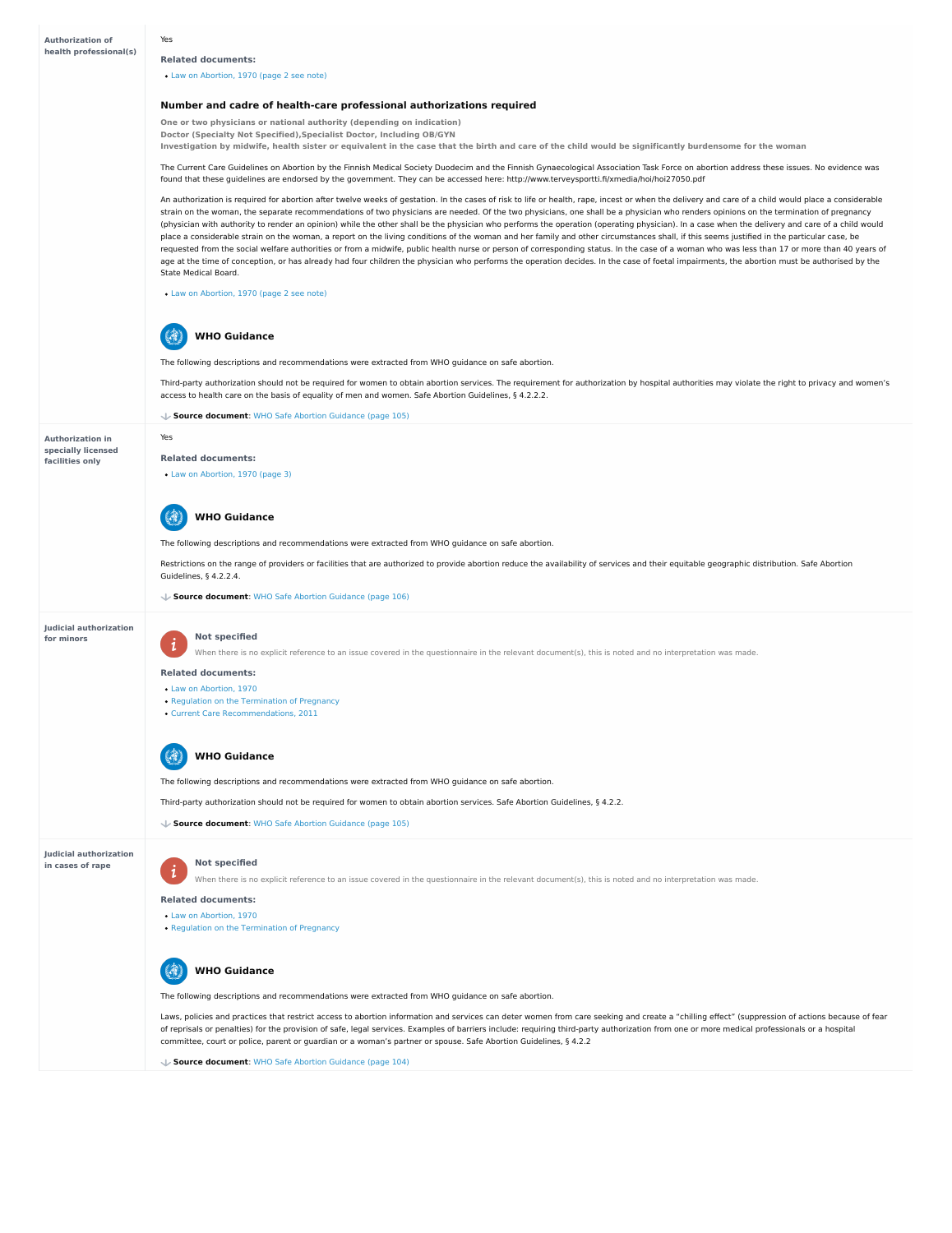#### **Parental consent required for minors**

#### **Spousal consent**

**Ultrasound images or listen to foetal heartbeat required**

Yes

#### **Related documents:**

Regulation on the [Termination](https://abortion-policies.srhr.org/documents/countries/04-FINLAND-REGULATION-ON-TERMINATION-OF-PREGNANCY-1970.pdf#page=2%20see%20note) of Pregnancy (page 2 see note)

The following descriptions and recommendations were extracted from WHO guidance on safe abortion.

Laws, policies and practices that restrict access to abortion information and services can deter women from care seeking and create a "chilling effect" (suppression of actions because of fear of reprisals or penalties) for the provision of safe, legal services. Examples of barriers include: requiring third-party authorization from one or more medical professionals or a hospital committee, court or police, parent or guardian or a woman's partner or spouse. Safe Abortion Guidelines, § 4.2.2

Third-party authorization should not be required for women to obtain abortion services. The requirement for authorization by parents may violate the right to privacy and women's access to health care on the basis of equality of men and women. Safe Abortion Guidelines, § 4.2.2.2.

# **WHO Guidance**

**Source document**: WHO Safe Abortion [Guidance](https://abortion-policies.srhr.org/documents/reference/WHO-Safe-Abortion-Guidance-2012.pdf#page=104) (page 104)



The woman is required to submit proof that the offense is being prosecuted or that the police or prosecutor have been notified.

# **Additional notes**

No

When the applicant is a minor (under the age of 18) who, on the basis of a doctor's assessment, is able to make a valid application for abortion, his or her parents or other guardians must not be notified of the application for abortion. The minor's parents or other guardians may not otherwise be contacted unless the applicant so requests. This also applies to prescriptions and practices related to abortion and contraception. An electronic prescription for a minor is readable by guardians, so a non-electronic prescription is used as needed.

#### **Related documents:**

Current Care [Recommendations,](https://abortion-policies.srhr.org/documents/countries/11-Finland-Current-Care-Recommendation-2013.pdf#page=3) 2011 (page 3)

The following descriptions and recommendations were extracted from WHO guidance on safe abortion.

If the applicant has been under 18 years of age at the time of pregnancy and his or her need for care and care, developmental conditions or his or her own behavior necessitates clarification of the need for child protection, he or she must notify the municipal social welfare institution referred to in section 25 (1) of the Child Welfare Act.

If the applicant was under the age of 18 when she became pregnant and there is reason to suspect that she has been the victim of a sexual offense, she must be notified to the police in accordance with section 25 (3) of the Child Protection Act.

# **WHO Guidance**

**Source document**: WHO Safe Abortion [Guidance](https://abortion-policies.srhr.org/documents/reference/WHO-Safe-Abortion-Guidance-2012.pdf#page=105) (page 105)

Regulatory, policy and programmatic barriers, one example of which is the requirement for mandatory ultrasound prior to abortion, that hinder access to and timely provision of safe abortion care should be removed. Safe Abortion Guidelines, Executive Summary, Box 7 - Recommendation.

# **Additional notes**

# **Not specified**

When there is no explicit reference to an issue covered in the questionnaire in the relevant document(s), this is noted and no interpretation was made.

#### **Related documents:**

- Law on [Abortion,](https://abortion-policies.srhr.org/documents/countries/01-Finland-Law-on-Abortion-1970.pdf) 1970
- Regulation on the [Termination](https://abortion-policies.srhr.org/documents/countries/04-Finland-Regulation-on-Termination-of-Pregnancy-1970.pdf) of Pregnancy
- Current Care [Recommendations,](https://abortion-policies.srhr.org/documents/countries/11-Finland-Current-Care-Recommendation-2013.pdf) 2011



The following descriptions and recommendations were extracted from WHO guidance on safe abortion.

Third-party authorization should not be required for women to obtain abortion services. The requirement for authorization by a spouse may violate the right to privacy and women's access to health care on the basis of equality of men and women. Safe Abortion Guidelines, § 4.2.2.2.

# **WHO Guidance**

**Source document**: WHO Safe Abortion [Guidance](https://abortion-policies.srhr.org/documents/reference/WHO-Safe-Abortion-Guidance-2012.pdf#page=105) (page 105)

Before the final decision, if there are adequate grounds, the father has to be given an opportunity to express his opinion.

## **Related documents:**

# **Additional notes**

Regulation on the [Termination](https://abortion-policies.srhr.org/documents/countries/04-FINLAND-REGULATION-ON-TERMINATION-OF-PREGNANCY-1970.pdf#page=1) of Pregnancy (page 1)

# **Not specified**

When there is no explicit reference to an issue covered in the questionnaire in the relevant document(s), this is noted and no interpretation was made.

# **Related documents:**

- Law on [Abortion,](https://abortion-policies.srhr.org/documents/countries/01-Finland-Law-on-Abortion-1970.pdf) 1970
- Regulation on the [Termination](https://abortion-policies.srhr.org/documents/countries/04-Finland-Regulation-on-Termination-of-Pregnancy-1970.pdf) of Pregnancy
- Current Care [Recommendations,](https://abortion-policies.srhr.org/documents/countries/11-Finland-Current-Care-Recommendation-2013.pdf) 2011



The following descriptions and recommendations were extracted from WHO guidance on safe abortion.

# **WHO Guidance**

**Source document**: WHO Safe Abortion [Guidance](https://abortion-policies.srhr.org/documents/reference/WHO-Safe-Abortion-Guidance-2012.pdf#page=19) (page 19)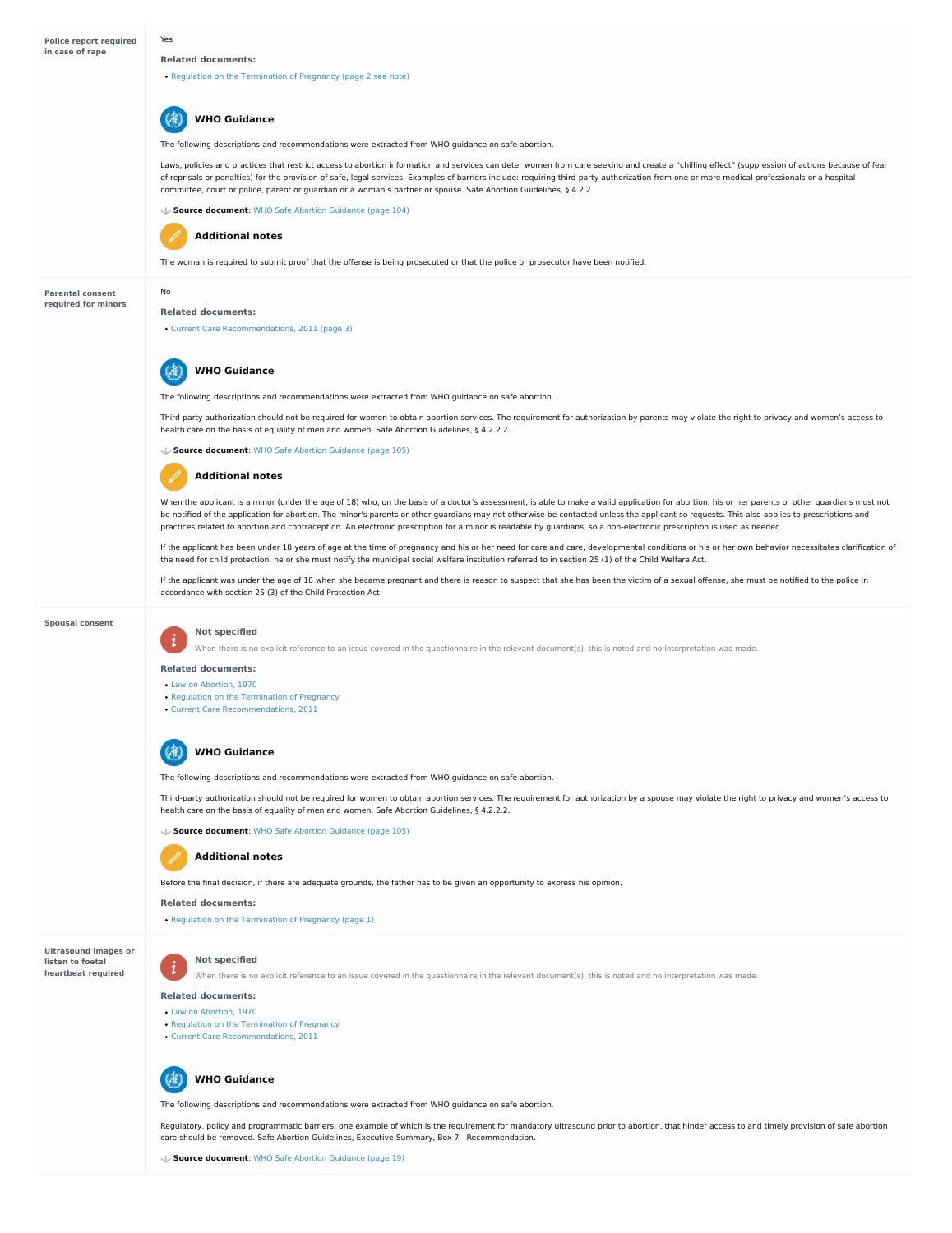**Prohibition of sex selective abortion**

| <b>Compulsory</b><br>counselling    | <b>Not specified</b><br>$\mathbf 1$<br>When there is no explicit reference to an issue covered in the questionnaire in the relevant document(s), this is noted and no interpretation was made.                                                                                                                                        |
|-------------------------------------|---------------------------------------------------------------------------------------------------------------------------------------------------------------------------------------------------------------------------------------------------------------------------------------------------------------------------------------|
|                                     | <b>Related documents:</b>                                                                                                                                                                                                                                                                                                             |
|                                     | • Law on Abortion, 1970                                                                                                                                                                                                                                                                                                               |
|                                     | • Regulation on the Termination of Pregnancy                                                                                                                                                                                                                                                                                          |
|                                     | • Current Care Recommendations, 2011                                                                                                                                                                                                                                                                                                  |
|                                     | <b>WHO Guidance</b>                                                                                                                                                                                                                                                                                                                   |
|                                     | The following descriptions and recommendations were extracted from WHO guidance on safe abortion.                                                                                                                                                                                                                                     |
|                                     | Many women have made a decision to have an abortion before seeking care, and this decision should be respected without subjecting a woman to mandatory counselling. Provision of<br>counselling to women who desire it should be voluntary, confidential, non-directive and by a trained person. Safe Abortion Guidelines, § 2.1.8.1. |
|                                     | ↓ Source document: WHO Safe Abortion Guidance (page 46)                                                                                                                                                                                                                                                                               |
| <b>Compulsory waiting</b><br>period | <b>Not specified</b>                                                                                                                                                                                                                                                                                                                  |
|                                     | $\mathbf{i}$<br>When there is no explicit reference to an issue covered in the questionnaire in the relevant document(s), this is noted and no interpretation was made.                                                                                                                                                               |
|                                     | <b>Related documents:</b>                                                                                                                                                                                                                                                                                                             |
|                                     | • Law on Abortion, 1970                                                                                                                                                                                                                                                                                                               |
|                                     | • Regulation on the Termination of Pregnancy                                                                                                                                                                                                                                                                                          |
|                                     | <b>WHO Guidance</b>                                                                                                                                                                                                                                                                                                                   |
|                                     | The following descriptions and recommendations were extracted from WHO guidance on safe abortion.                                                                                                                                                                                                                                     |
|                                     | States should consider eliminating waiting periods that are not medically required, and expanding services to serve all eligible women promptly. Safe Abortion Guidelines, § 4.2.2.6.                                                                                                                                                 |
|                                     | ↓ Source document: WHO Safe Abortion Guidance (page 107)                                                                                                                                                                                                                                                                              |
| <b>Mandatory HIV</b>                | No                                                                                                                                                                                                                                                                                                                                    |
| screening test                      | <b>Related documents:</b>                                                                                                                                                                                                                                                                                                             |
|                                     | • Current Care Recommendations, 2011 (page 5)                                                                                                                                                                                                                                                                                         |
|                                     | <b>WHO Guidance</b>                                                                                                                                                                                                                                                                                                                   |
|                                     | The following descriptions and recommendations were extracted from WHO guidance on safe abortion.                                                                                                                                                                                                                                     |
|                                     | Requirements for HIV and other tests that are not clinically indicated are potential service-delivery barriers. Safe Abortion Guidelines, p 88.                                                                                                                                                                                       |
|                                     | ↓ Source document: WHO Safe Abortion Guidance (page 88)                                                                                                                                                                                                                                                                               |
| <b>Other mandatory STI</b>          | No                                                                                                                                                                                                                                                                                                                                    |
| screening tests                     | <b>Related documents:</b>                                                                                                                                                                                                                                                                                                             |
|                                     | • Current Care Recommendations, 2011 (page 5)                                                                                                                                                                                                                                                                                         |
|                                     | <b>WHO Guidance</b>                                                                                                                                                                                                                                                                                                                   |

# **Not specified**  $\boldsymbol{i}$

In situations where abortion is restricted for sex selection purposes, terminating a pregnancy for this reason is likely to involve an unsafe procedure carrying high risks. Any policies or guidelines on the use of technology in obstetric and fetal medicine should take into account the need to ensure women's access to safe abortion and other services - efforts to manage or limit sex selection should also not hamper or limit access to safe abortion services. Preventing gender-biased sex selection: an interagency statement, p 10 - Recommendation.

#### 6 **WHO Guidance**

The following descriptions and recommendations were extracted from WHO guidance on safe abortion.

Requirements for HIV and other tests that are not clinically indicated are potential service-delivery barriers. Safe Abortion Guidelines, p 88.

**Source document**: WHO Safe Abortion [Guidance](https://abortion-policies.srhr.org/documents/reference/WHO-Safe-Abortion-Guidance-2012.pdf#page=88) (page 88)

When there is no explicit reference to an issue covered in the questionnaire in the relevant document(s), this is noted and no interpretation was made.

#### **Related documents:**

- Law on [Abortion,](https://abortion-policies.srhr.org/documents/countries/01-Finland-Law-on-Abortion-1970.pdf) 1970
- Regulation on the [Termination](https://abortion-policies.srhr.org/documents/countries/04-Finland-Regulation-on-Termination-of-Pregnancy-1970.pdf) of Pregnancy
- Current Care [Recommendations,](https://abortion-policies.srhr.org/documents/countries/11-Finland-Current-Care-Recommendation-2013.pdf) 2011

The following descriptions and recommendations were extracted from WHO guidance on safe abortion.

**Source document**: Preventing [Gender-Biased](https://abortion-policies.srhr.org/documents/reference/WHO-and-other-Interagency-statement-gender-biased-sex-selection-2011.pdf#page=17) Sex Selection (page 17)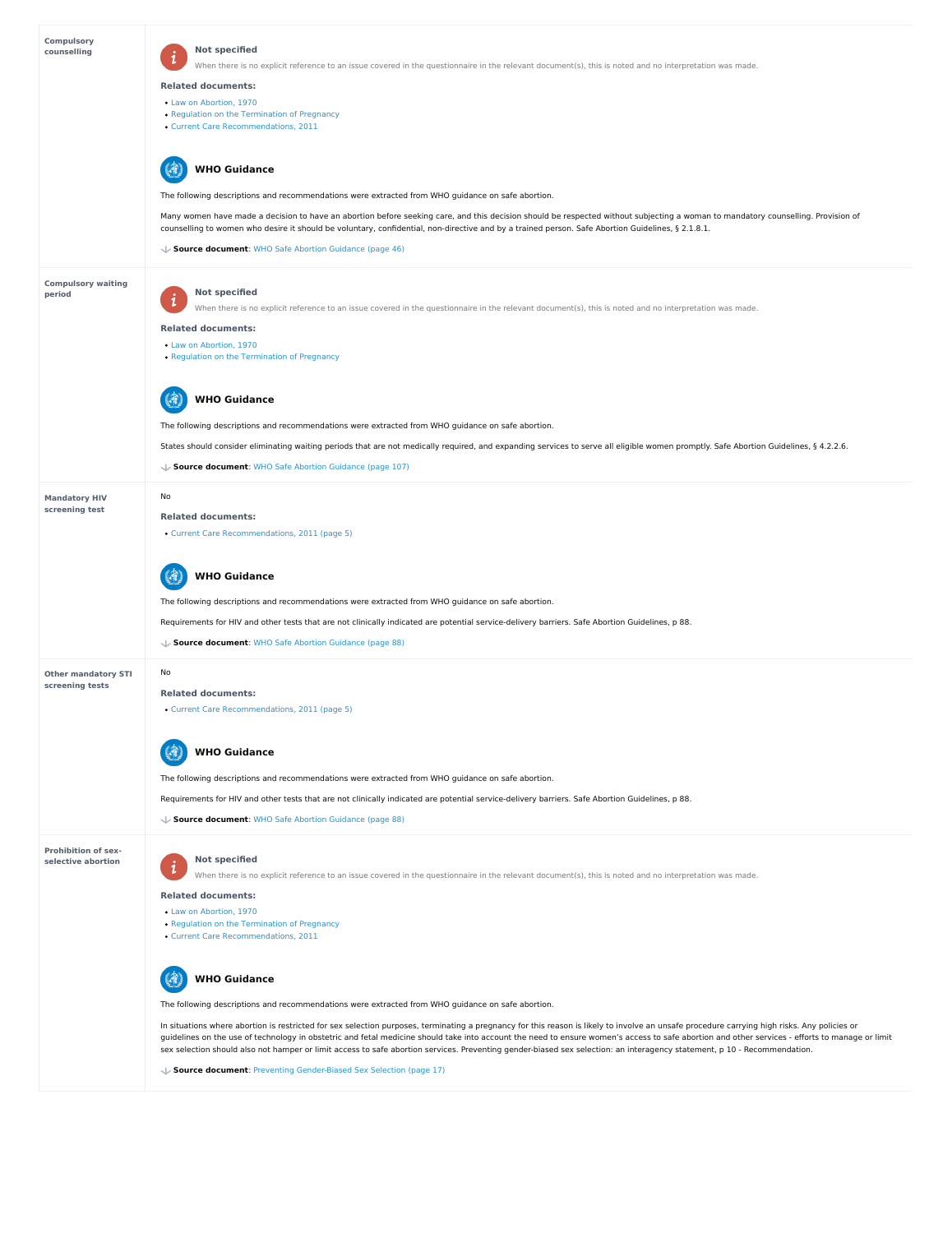# Clinical and Service-delivery Aspects of Abortion Care

| <b>Restrictions on</b><br>information provided<br>to the public  | No data found<br><b>WHO Guidance</b><br>The following descriptions and recommendations were extracted from WHO guidance on safe abortion.<br>States should refrain from limiting access to means of maintaining sexual and reproductive health, including censoring, withholding or intentionally misrepresenting health-related information. |
|------------------------------------------------------------------|-----------------------------------------------------------------------------------------------------------------------------------------------------------------------------------------------------------------------------------------------------------------------------------------------------------------------------------------------|
|                                                                  | Safe Abortion Guidelines, § 4.2.2.7.<br>↓ Source document: WHO Safe Abortion Guidance (page 107)                                                                                                                                                                                                                                              |
| <b>Restrictions on</b><br>methods to detect sex<br>of the foetus | No data found                                                                                                                                                                                                                                                                                                                                 |
|                                                                  | <b>WHO Guidance</b>                                                                                                                                                                                                                                                                                                                           |
|                                                                  | The following descriptions and recommendations were extracted from WHO guidance on safe abortion.                                                                                                                                                                                                                                             |
|                                                                  | A woman is entitled to know the status of her pregnancy and to act on this information. Prenatal tests and other medical diagnostic services cannot legally be refused because the woman may<br>decide to terminate her pregnancy. Safe Abortion Guidelines, § 4.2.1.4.                                                                       |
|                                                                  | ↓ Source document: WHO Safe Abortion Guidance (page 103)                                                                                                                                                                                                                                                                                      |
| <b>Other</b>                                                     |                                                                                                                                                                                                                                                                                                                                               |

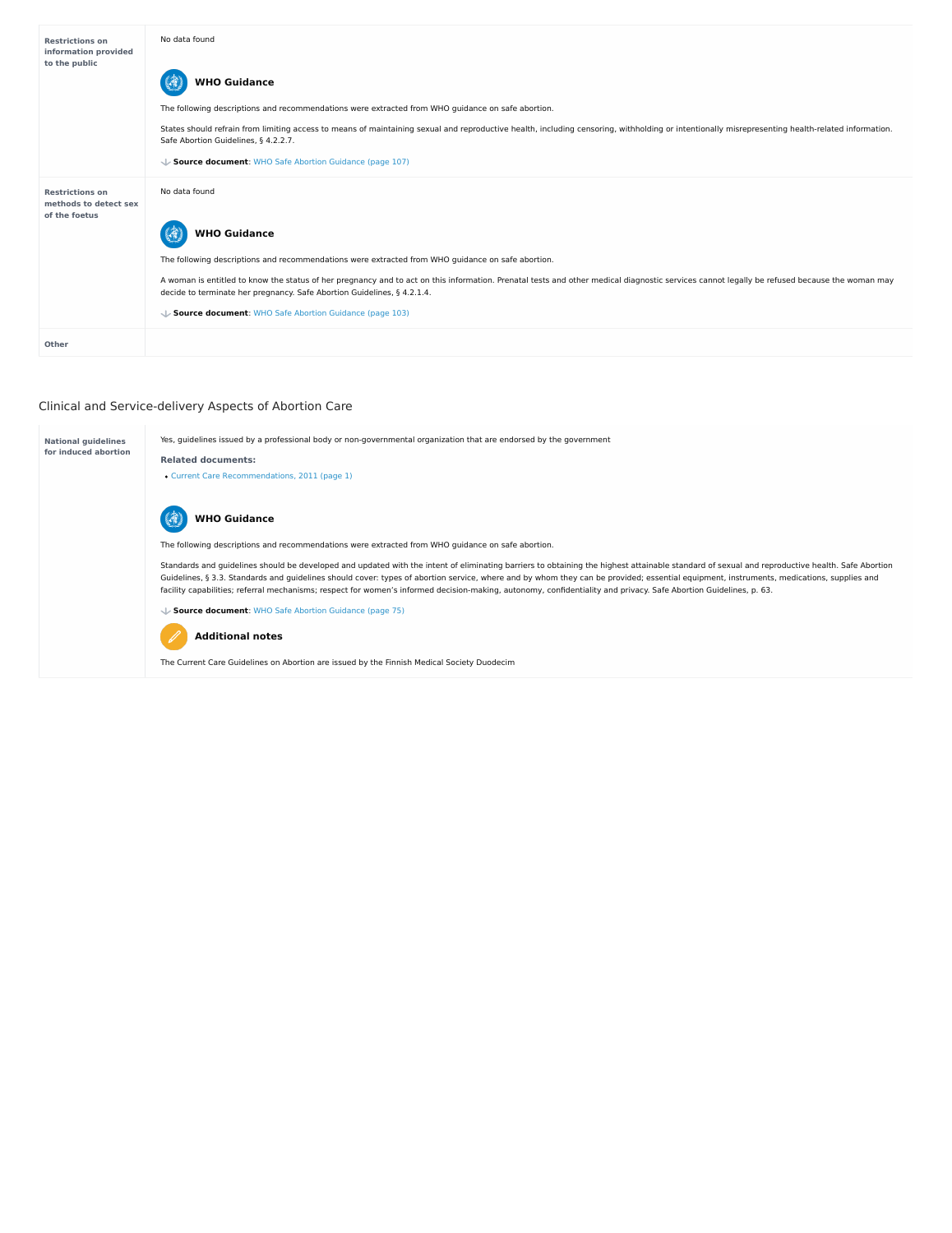#### **Methods allowed**

**Country recognized approval (mifepristone / mife misoprostol)**

## **Vacuum aspiration**

Not specified

**Dilatation and evacuation**

Not specified

**Combination mifepristone-misoprostol**

Yes (24 WEEKS)

**Misoprostol only**

Not specified

**Other (where provided)**

Surgical scrape (12 WEEKS)

Current Care [Recommendations,](https://abortion-policies.srhr.org/documents/countries/11-Finland-Current-Care-Recommendation-2013.pdf) 2011

Current Care [Recommendations,](https://abortion-policies.srhr.org/documents/countries/11-Finland-Current-Care-Recommendation-2013.pdf) 2011

Current Care [Recommendations,](https://abortion-policies.srhr.org/documents/countries/11-Finland-Current-Care-Recommendation-2013.pdf#page=9) 2011 (page 9)

Current Care [Recommendations,](https://abortion-policies.srhr.org/documents/countries/11-Finland-Current-Care-Recommendation-2013.pdf) 2011

Vacuum aspiration is the recommended technique of surgical abortion for pregnancies of up to 12 to 14 weeks of gestation. The procedure should not be routinely completed by dilatation and sharp curettage (D&C). Safe Abortion Guidelines, Executive Summary, Box 1- Recommendation.

Current Care [Recommendations,](https://abortion-policies.srhr.org/documents/countries/11-Finland-Current-Care-Recommendation-2013.pdf#page=9) 2011 (page 9)

The following descriptions and recommendations were extracted from WHO guidance on safe abortion.

Dilatation and evacuation (D&E) and medical methods (mifepristone and misoprostol; misoprostol alone) are both recommended methods for abortion for gestations over 12 to 14 weeks. Safe Abortion Guidelines, Executive Summary, Box 3- Recommendation.

绿 **WHO Guidance**

- Mifegyne Finnish [Medicines](https://abortion-policies.srhr.org/documents/countries/07-Finland-Mifegyne-Finnish-Medicines-Agency.pdf#page=1%20%0A) Agency (page 1)
- Mifepristone [Linepharma,](https://abortion-policies.srhr.org/documents/countries/08-Finland-Mifepristone-Linepharma-Finnish-Medicines-Agency.pdf#page=1) Finnish Medicines Agency (page 1)

The recommended method for medical abortion is mifepristone followed by misoprostol (regimen differs by gestational age). Safe Abortion Guidelines, Executive Summary, Box 2- Recommendation.

**Source document**: WHO Safe Abortion [Guidance](https://abortion-policies.srhr.org/documents/reference/WHO-Safe-Abortion-Guidance-2012.pdf#page=123) (page 123)

**Source document**: WHO Safe Abortion [Guidance](https://abortion-policies.srhr.org/documents/reference/WHO-Safe-Abortion-Guidance-2012.pdf#page=123) (page 123)

Where mifepristone is not available, the recommended method for medical abortion is misoprostol (regimen differs by gestational age). Safe Abortion Guidelines, Executive Summary, Box 2- Recommendation.

**Source document**: WHO Safe Abortion [Guidance](https://abortion-policies.srhr.org/documents/reference/WHO-Safe-Abortion-Guidance-2012.pdf#page=13) (page 13)

**Source document**: WHO Safe Abortion [Guidance](https://abortion-policies.srhr.org/documents/reference/WHO-Safe-Abortion-Guidance-2012.pdf#page=14) (page 14)

Yes

**Related documents:**

# **Pharmacy selling or distribution**



## **Not specified**

When there is no explicit reference to an issue covered in the questionnaire in the relevant document(s), this is noted and no interpretation was made.

Mifegyne Finnish [Medicines](https://abortion-policies.srhr.org/documents/countries/07-Finland-Mifegyne-Finnish-Medicines-Agency.pdf) Agency

• Mifepristone [Linepharma,](https://abortion-policies.srhr.org/documents/countries/08-Finland-Mifepristone-Linepharma-Finnish-Medicines-Agency.pdf) Finnish Medicines Agency

The following descriptions and recommendations were extracted from WHO guidance on safe abortion.

The combination of mifepristone and misoprostol for medical abortion is included on the WHO model list of essential medicines. Safe Abortion Guidelines, § 2.2.5

Chemists/pharmacists can help women avoid unintended pregnancy through provision of accurate contraceptive information, pregnancy tests, contraceptive methods and referral to safe abortion services. Safe Abortion Guidelines, § 3.3.1.1.

**Source document**: WHO Safe Abortion [Guidance](https://abortion-policies.srhr.org/documents/reference/WHO-Safe-Abortion-Guidance-2012.pdf#page=54) (page 54)



**Source document**: WHO Safe Abortion [Guidance](https://abortion-policies.srhr.org/documents/reference/WHO-Safe-Abortion-Guidance-2012.pdf#page=13) (page 13)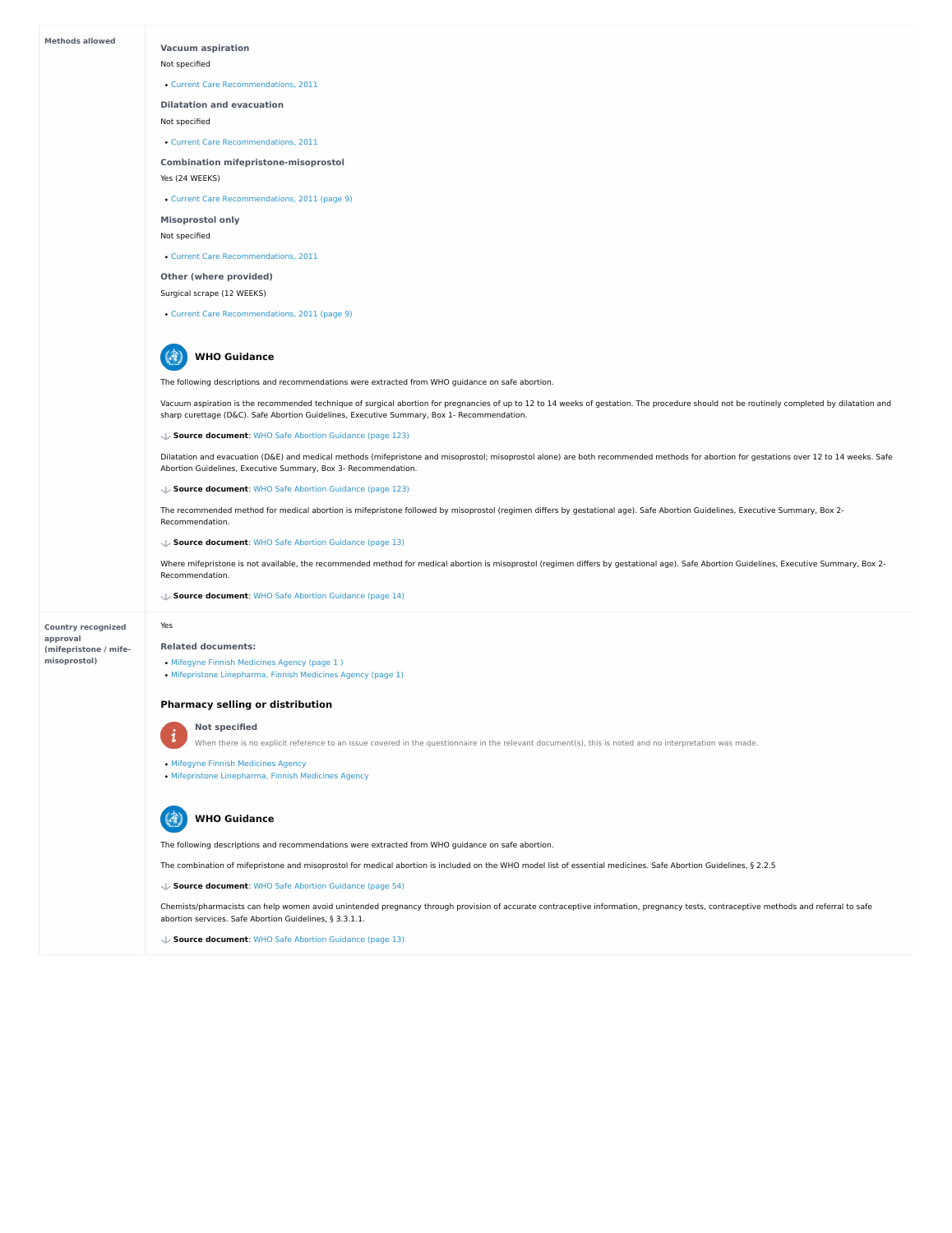| <b>Country recognized</b> | Yes, for gynaecological indications                                                                                                                              |
|---------------------------|------------------------------------------------------------------------------------------------------------------------------------------------------------------|
| approval<br>(misoprostol) | <b>Related documents:</b>                                                                                                                                        |
|                           | · Misodel, Finnish Medicines Agency (page 1)                                                                                                                     |
|                           |                                                                                                                                                                  |
|                           | Misoprostol allowed to be sold or distributed by pharmacies or drug stores                                                                                       |
|                           | <b>Not specified</b><br>$\mathbf{i}$                                                                                                                             |
|                           | When there is no explicit reference to an issue covered in the questionnaire in the relevant document(s), this is noted and no interpretation was made.          |
|                           | · Misodel, Finnish Medicines Agency                                                                                                                              |
|                           |                                                                                                                                                                  |
|                           | S<br><b>WHO Guidance</b>                                                                                                                                         |
|                           | The following descriptions and recommendations were extracted from WHO guidance on safe abortion.                                                                |
|                           | The combination of mifepristone and misoprostol for medical abortion is included on the WHO model list of essential medicines. Safe Abortion Guidelines, § 2.2.5 |
|                           | Source document: WHO Safe Abortion Guidance (page 54)                                                                                                            |
|                           |                                                                                                                                                                  |
| <b>Where can abortion</b> | <b>Related documents:</b>                                                                                                                                        |
| services be provided      | • Law on Abortion, 1970 (page 3)<br>• Regulation on the Termination of Pregnancy (page 1)                                                                        |
|                           | • Current Care Recommendations, 2011 (page 7)                                                                                                                    |
|                           |                                                                                                                                                                  |
|                           | <b>Primary health-care centres</b>                                                                                                                               |
|                           | Not specified                                                                                                                                                    |
|                           | • Law on Abortion, 1970                                                                                                                                          |
|                           | • Regulation on the Termination of Pregnancy<br>• Current Care Recommendations, 2011                                                                             |
|                           | <b>Secondary (district-level) health-care facilities</b>                                                                                                         |
|                           | Not specified                                                                                                                                                    |
|                           | • Law on Abortion, 1970                                                                                                                                          |
|                           | • Regulation on the Termination of Pregnancy                                                                                                                     |
|                           | • Current Care Recommendations, 2011                                                                                                                             |
|                           | <b>Specialized abortion care public facilities</b>                                                                                                               |
|                           | Yes                                                                                                                                                              |
|                           | • Law on Abortion, 1970 (page 3)                                                                                                                                 |
|                           | • Regulation on the Termination of Pregnancy (page 1)<br>• Current Care Recommendations, 2011 (page 7)                                                           |
|                           | <b>Private health-care centres or clinics</b>                                                                                                                    |
|                           | Not specified                                                                                                                                                    |
|                           | • Law on Abortion, 1970                                                                                                                                          |
|                           | • Regulation on the Termination of Pregnancy                                                                                                                     |
|                           | • Current Care Recommendations, 2011                                                                                                                             |
|                           | NGO health-care centres or clinics                                                                                                                               |
|                           | Not specified                                                                                                                                                    |
|                           | • Law on Abortion, 1970                                                                                                                                          |
|                           | • Regulation on the Termination of Pregnancy<br>• Current Care Recommendations, 2011                                                                             |

**Other (if applicable)**

Termination of pregnancy is to be carried out in a hospital which has been approved for the purpose by the State Medical Board (abortion hospitals); at home (medical abortions under 9 weeks can be practiced at home.); day surgeries.

```
Law on Abortion, 1970 (page 3 )
```

```
Termination of Pregnancy (page 1)
```

```
Current Care Recommendations, 2011 (page 7)
```
# The following descriptions and recommendations were extracted from WHO guidance on safe abortion.

Abortion services should be available at primary-care level, with referral systems in place for all required higher-level care. Safe Abortion Guidelines, Executive Summary, Box 6- Recommendation.



**Source document**: WHO Safe Abortion [Guidance](https://abortion-policies.srhr.org/documents/reference/WHO-Safe-Abortion-Guidance-2012.pdf#page=18) (page 18)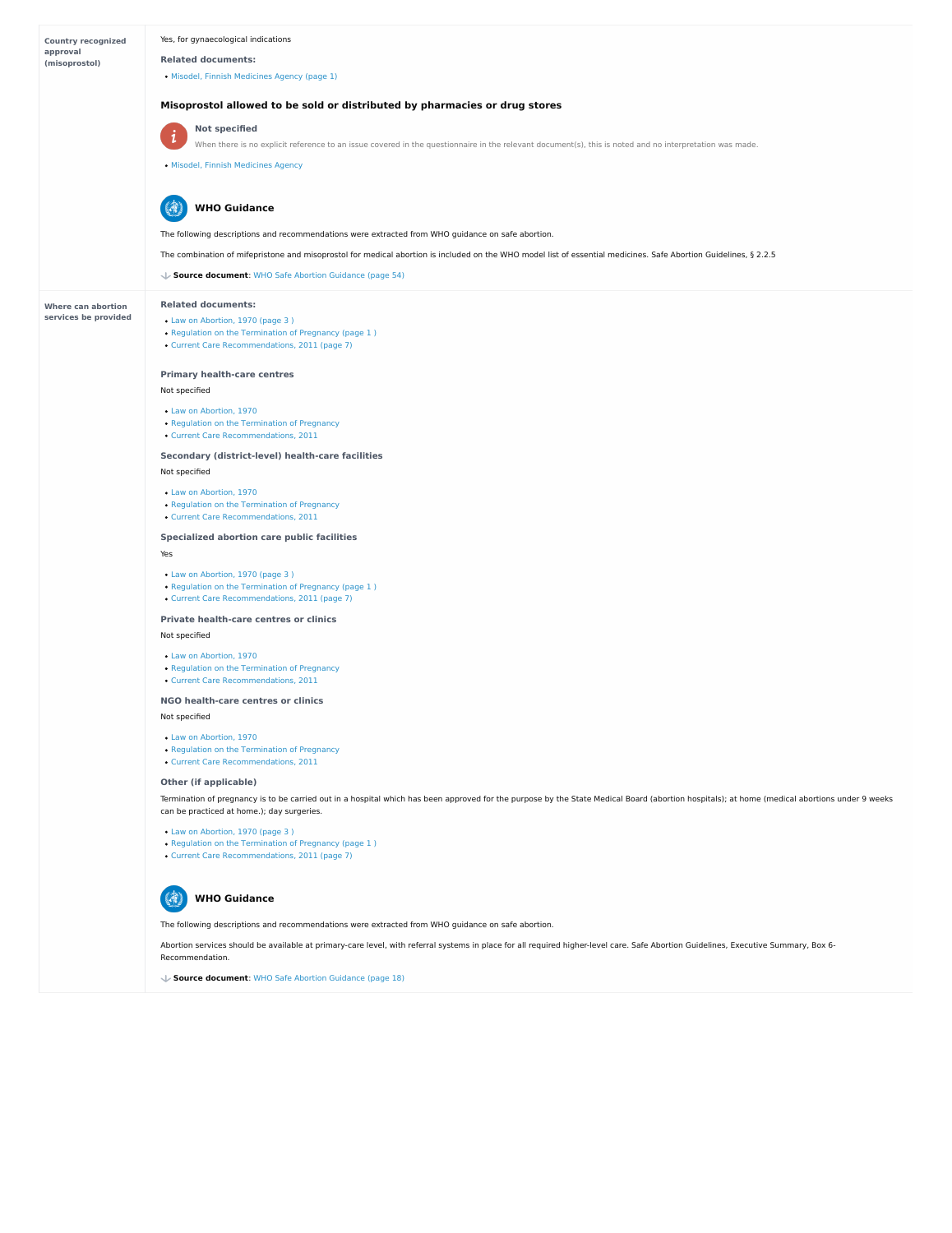**National guidelines for post-abortion care**

**Where can post abortion care services be provided**

**Contraception included in post abortion care**

Yes, guidelines issued by a professional body or non-governmental organization that are endorsed by the government

#### **Related documents:**

Current Care [Recommendations,](https://abortion-policies.srhr.org/documents/countries/11-Finland-Current-Care-Recommendation-2013.pdf#page=1) 2011 (page 1)

The following descriptions and recommendations were extracted from WHO guidance on safe abortion.

Standards and guidelines should be developed and updated with the intent of eliminating barriers to obtaining the highest attainable standard of sexual and reproductive health. Safe Abortion Guidelines, § 3.3. Standards and guidelines should cover: types of abortion service, where and by whom they can be provided; essential equipment, instruments, medications, supplies and facility capabilities; referral mechanisms; respect for women's informed decision-making, autonomy, confidentiality and privacy. Safe Abortion Guidelines, p. 63.

- Regulation on the [Termination](https://abortion-policies.srhr.org/documents/countries/04-Finland-Regulation-on-Termination-of-Pregnancy-1970.pdf) of Pregnancy
- Current Care [Recommendations,](https://abortion-policies.srhr.org/documents/countries/11-Finland-Current-Care-Recommendation-2013.pdf) 2011



**Source document**: WHO Safe Abortion [Guidance](https://abortion-policies.srhr.org/documents/reference/WHO-Safe-Abortion-Guidance-2012.pdf#page=75) (page 75)



The Current Care Guidelines on Abortion are issued by the Finnish Medical Society Duodecim

The facilities and skills required to manage most abortion complications are similar to those needed to care for women who have had a spontaneous abortion (miscarriage). Safe Abortion Guidelines § 2.2.6.

(1 **WHO Guidance**

# **Additional notes**

# **Primary health-care centres**

## Not specified

### **Secondary (district-level) health-care facilities**

Not specified

## **Specialized abortion care public facilities**

Not specified

#### **Private health-care centres or clinics**

All women should receive contraceptive information and be offered counselling for and methods of post-abortion contraception, including emergency contraception, before leaving the healthcare facility. Safe Abortion Guidelines, § 2.3.

Not specified

## **NGO health-care centres or clinics**

Not specified

- Law on [Abortion,](https://abortion-policies.srhr.org/documents/countries/01-Finland-Law-on-Abortion-1970.pdf) 1970
- Regulation on the [Termination](https://abortion-policies.srhr.org/documents/countries/04-Finland-Regulation-on-Termination-of-Pregnancy-1970.pdf) of Pregnancy
- Current Care [Recommendations,](https://abortion-policies.srhr.org/documents/countries/11-Finland-Current-Care-Recommendation-2013.pdf) 2011

#### Law on [Abortion,](https://abortion-policies.srhr.org/documents/countries/01-Finland-Law-on-Abortion-1970.pdf) 1970

- Law on [Abortion,](https://abortion-policies.srhr.org/documents/countries/01-Finland-Law-on-Abortion-1970.pdf) 1970
- Regulation on the [Termination](https://abortion-policies.srhr.org/documents/countries/04-Finland-Regulation-on-Termination-of-Pregnancy-1970.pdf) of Pregnancy
- Current Care [Recommendations,](https://abortion-policies.srhr.org/documents/countries/11-Finland-Current-Care-Recommendation-2013.pdf) 2011

- Law on [Abortion,](https://abortion-policies.srhr.org/documents/countries/01-Finland-Law-on-Abortion-1970.pdf) 1970
- Regulation on the [Termination](https://abortion-policies.srhr.org/documents/countries/04-Finland-Regulation-on-Termination-of-Pregnancy-1970.pdf) of Pregnancy
- Current Care [Recommendations,](https://abortion-policies.srhr.org/documents/countries/11-Finland-Current-Care-Recommendation-2013.pdf) 2011

- Law on [Abortion,](https://abortion-policies.srhr.org/documents/countries/01-Finland-Law-on-Abortion-1970.pdf) 1970
- Regulation on the [Termination](https://abortion-policies.srhr.org/documents/countries/04-Finland-Regulation-on-Termination-of-Pregnancy-1970.pdf) of Pregnancy
- Current Care [Recommendations,](https://abortion-policies.srhr.org/documents/countries/11-Finland-Current-Care-Recommendation-2013.pdf) 2011

The following descriptions and recommendations were extracted from WHO guidance on safe abortion.

#### **Source document**: WHO Safe Abortion [Guidance](https://abortion-policies.srhr.org/documents/reference/WHO-Safe-Abortion-Guidance-2012.pdf#page=57) (page 57)

Yes

**Related documents:**

Current Care [Recommendations,](https://abortion-policies.srhr.org/documents/countries/11-Finland-Current-Care-Recommendation-2013.pdf#page=4) 2011 (page 4)

The following descriptions and recommendations were extracted from WHO guidance on safe abortion.



**Source document**: WHO Safe Abortion [Guidance](https://abortion-policies.srhr.org/documents/reference/WHO-Safe-Abortion-Guidance-2012.pdf#page=62) (page 62)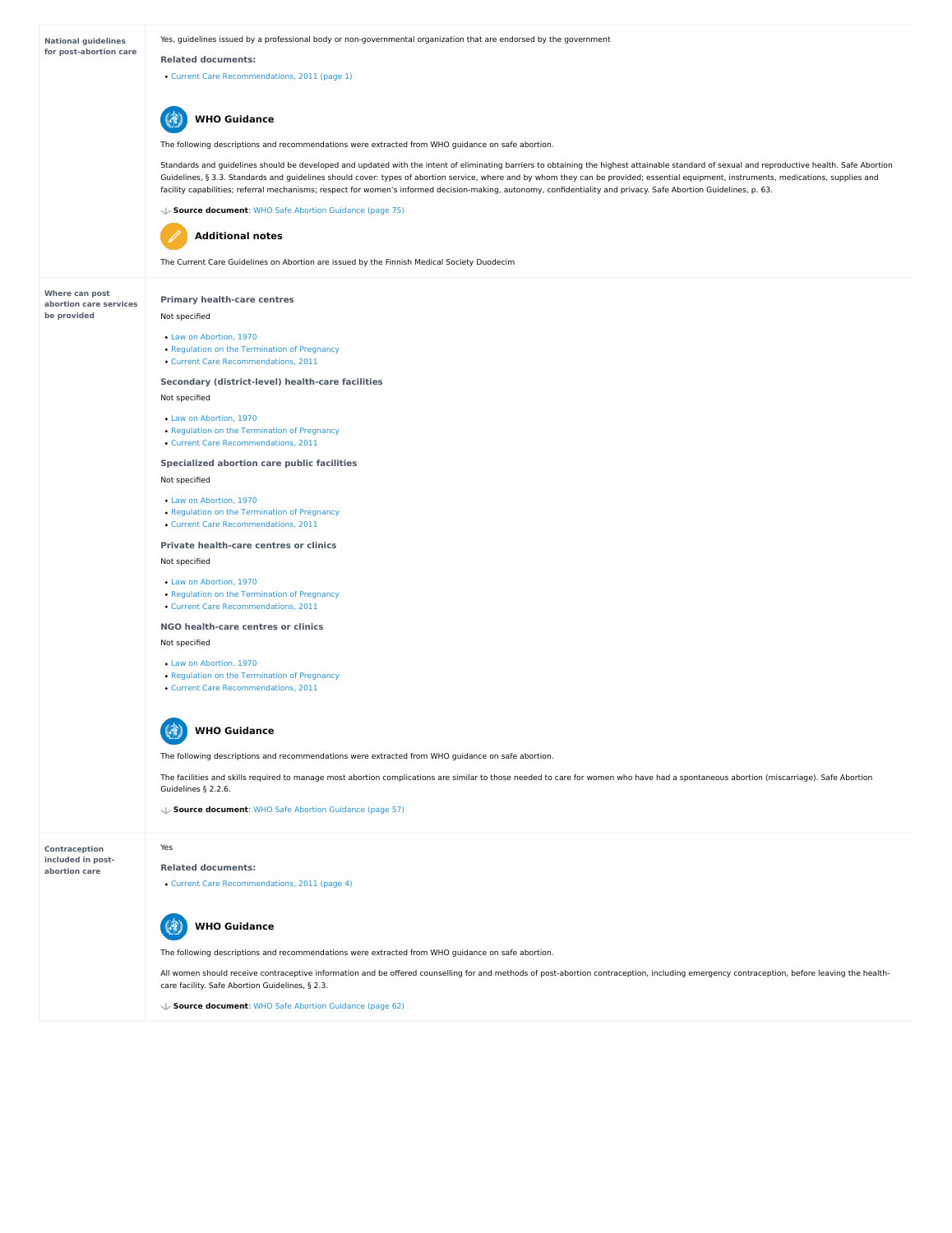#### **Who can provide abortion services**

**Other (if applicable)**

The following descriptions and recommendations were extracted from WHO guidance on safe abortion.

#### 47 **WHO Guidance**

Financing of abortion services should take into account costs to the health system while ensuring that services are affordable and readily available to all women who need them. Safe Abortion Guidelines, Executive Summary, Box 6 - Recommendation. Abortion services should be mandated for coverage under insurance plans; women should never be denied or delayed because of the inability to pay. Safe Abortion Guidelines, § 3.6.2.

There is a cost associated with the professional fee of the physician providing the opinion, as well as the facility fee of the abortion that occurs in a hospital. It is not clear from the source document who pays this cost.

**Source document**: WHO Safe Abortion [Guidance](https://abortion-policies.srhr.org/documents/reference/WHO-Safe-Abortion-Guidance-2012.pdf#page=18) (page 18)

#### **Related documents:**

# **Additional notes**

Ministry of Health and Social Services [RegulationWelfare](https://abortion-policies.srhr.org/documents/countries/10-Finland-Health-permits-and-fees-payable-to-the-Supervisory-Authority-for-performances-Ministry-of-Health-and-Social-Services-2012.pdf#page=3) and Health and the fees payable to the Supervisory Authority for Performances (page 3)

Subject to gestational age and method, abortion care can be safely provided by any properly trained health-care provider, including specialist doctors, non-specialist doctors; associate and advanced associate clinicians; midwives; and nurses. Health Worker Roles in Safe Abortion Care, p 33- Recommendation.

**WHO Guidance** 博

**Related documents:**

- Law on [Abortion,](https://abortion-policies.srhr.org/documents/countries/01-FINLAND-LAW-ON-ABORTION-1970.pdf#page=3%20%0A) 1970 (page 3 )
- Current Care [Recommendations,](https://abortion-policies.srhr.org/documents/countries/11-Finland-Current-Care-Recommendation-2013.pdf#page=3) 2011 (page 3)

#### **Nurse**

#### Not specified

#### **Midwife/nurse-midwife**

#### Not specified

#### **Doctor (specialty not specified)**

# Yes

# **Specialist doctor, including OB/GYN**

# Not specified

- Law on [Abortion,](https://abortion-policies.srhr.org/documents/countries/01-Finland-Law-on-Abortion-1970.pdf) 1970
- Regulation on the [Termination](https://abortion-policies.srhr.org/documents/countries/04-Finland-Regulation-on-Termination-of-Pregnancy-1970.pdf) of Pregnancy
- Current Care [Recommendations,](https://abortion-policies.srhr.org/documents/countries/11-Finland-Current-Care-Recommendation-2013.pdf) 2011

- Law on [Abortion,](https://abortion-policies.srhr.org/documents/countries/01-Finland-Law-on-Abortion-1970.pdf) 1970
- Regulation on the [Termination](https://abortion-policies.srhr.org/documents/countries/04-Finland-Regulation-on-Termination-of-Pregnancy-1970.pdf) of Pregnancy
- Current Care [Recommendations,](https://abortion-policies.srhr.org/documents/countries/11-Finland-Current-Care-Recommendation-2013.pdf) 2011

- Law on [Abortion,](https://abortion-policies.srhr.org/documents/countries/01-Finland-Law-on-Abortion-1970.pdf#page=3%0A) 1970 (page 3 )
- Regulation on the [Termination](https://abortion-policies.srhr.org/documents/countries/04-Finland-Regulation-on-Termination-of-Pregnancy-1970.pdf#page=1%0A) of Pregnancy (page 1)
- Current Care [Recommendations,](https://abortion-policies.srhr.org/documents/countries/11-Finland-Current-Care-Recommendation-2013.pdf#page=3) 2011 (page 3)

- Law on [Abortion,](https://abortion-policies.srhr.org/documents/countries/01-Finland-Law-on-Abortion-1970.pdf) 1970
- Regulation on the [Termination](https://abortion-policies.srhr.org/documents/countries/04-Finland-Regulation-on-Termination-of-Pregnancy-1970.pdf) of Pregnancy
- Current Care [Recommendations,](https://abortion-policies.srhr.org/documents/countries/11-Finland-Current-Care-Recommendation-2013.pdf) 2011

The following descriptions and recommendations were extracted from WHO guidance on safe abortion.

**Source document**: Health Worker Roles in Safe Abortion Care and Post-Abortion [Contraception](https://abortion-policies.srhr.org/documents/reference/Health-Worker-Roles-in-Safe-Abortion-Care-2015.pdf#page=33) (page 33)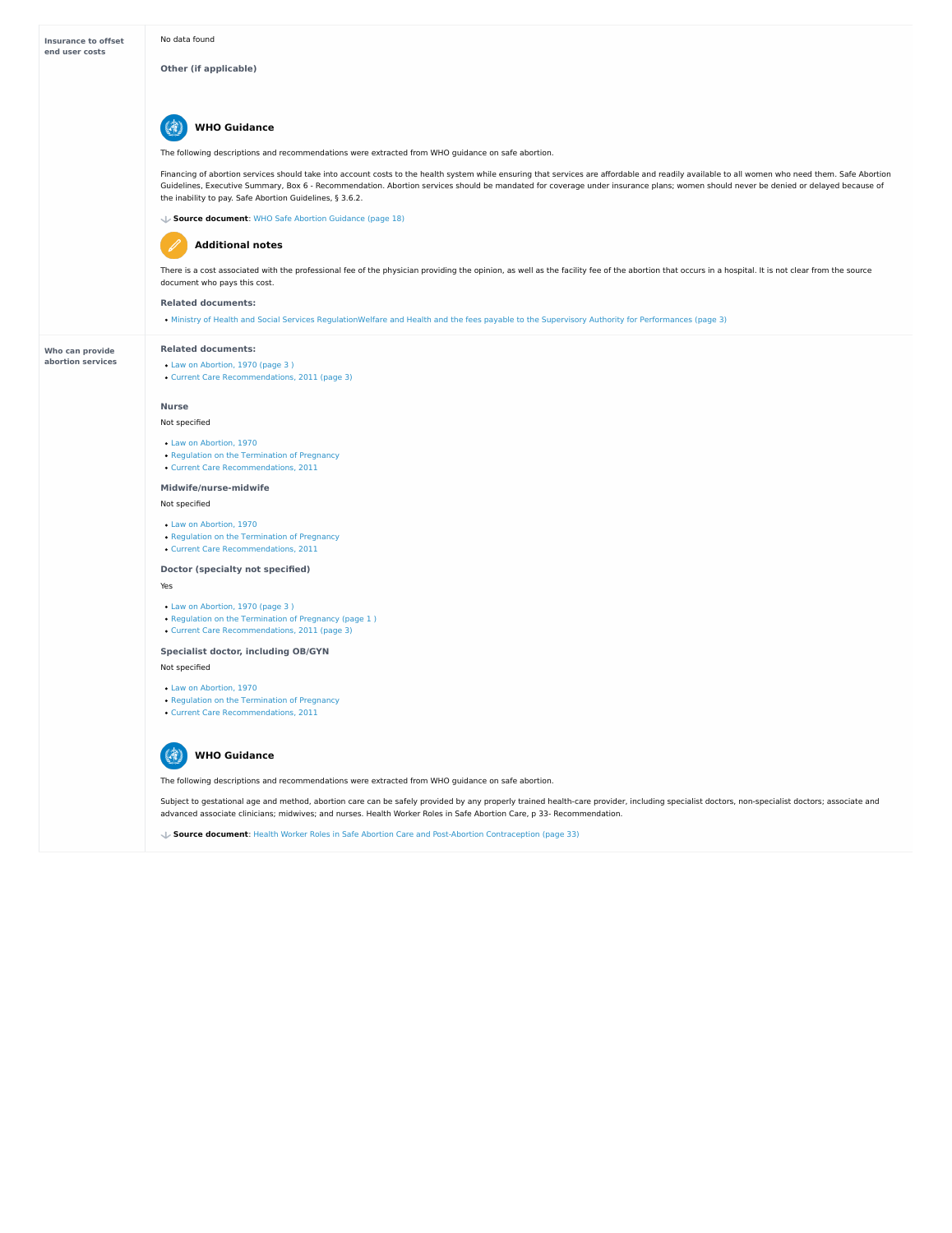# Conscientious Objection



Health-care professionals who claim conscientious objection must refer the woman to another willing and trained provider in the same, or another easily accessible health-care facility. Where referral is not possible, the health-care professional who objects, must provide safe abortion to save the woman's life, to prevent serious injury to her health and provide urgent care when women present with complications from an unsafe or illegal abortion. Safe Abortion Guidelines, § 4.2.2.5.

## 5 **WHO Guidance**

**Public sector providers**

# **Private sector providers**

#### **Not specified**

 $\mathbf{i}$ When there is no explicit reference to an issue covered in the questionnaire in the relevant document(s), this is noted and no interpretation was made.

#### **Not specified**  $\mathbf{i}$

When there is no explicit reference to an issue covered in the questionnaire in the relevant document(s), this is noted and no interpretation was made.

#### **Related documents:**

- Law on [Abortion,](https://abortion-policies.srhr.org/documents/countries/01-Finland-Law-on-Abortion-1970.pdf) 1970
- Regulation on the [Termination](https://abortion-policies.srhr.org/documents/countries/04-Finland-Regulation-on-Termination-of-Pregnancy-1970.pdf) of Pregnancy
- Current Care [Recommendations,](https://abortion-policies.srhr.org/documents/countries/11-Finland-Current-Care-Recommendation-2013.pdf) 2011

The following descriptions and recommendations were extracted from WHO guidance on safe abortion.

#### 47 **WHO Guidance**

#### **Source document**: WHO Safe Abortion [Guidance](https://abortion-policies.srhr.org/documents/reference/WHO-Safe-Abortion-Guidance-2012.pdf#page=106) (page 106)

**Related documents:**

# **Additional notes**

The physician with authority to render an opinion and the operating physician shall not be entitled, without reason, to refuse to consider a request for termination of pregnancy.

Law on [Abortion,](https://abortion-policies.srhr.org/documents/countries/01-Finland-Law-on-Abortion-1970.pdf#page=2) 1970 (page 2)

#### **Related documents:**

- Law on [Abortion,](https://abortion-policies.srhr.org/documents/countries/01-Finland-Law-on-Abortion-1970.pdf) 1970
- Regulation on the [Termination](https://abortion-policies.srhr.org/documents/countries/04-Finland-Regulation-on-Termination-of-Pregnancy-1970.pdf) of Pregnancy
- Current Care [Recommendations,](https://abortion-policies.srhr.org/documents/countries/11-Finland-Current-Care-Recommendation-2013.pdf) 2011

The following descriptions and recommendations were extracted from WHO guidance on safe abortion.

Health-care professionals who claim conscientious objection must refer the woman to another willing and trained provider in the same, or another easily accessible health-care facility. Where referral is not possible, the health-care professional who objects, must provide safe abortion to save the woman's life, to prevent serious injury to her health and provide urgent care when women present with complications from an unsafe or illegal abortion. Safe Abortion Guidelines, § 4.2.2.5.

**Source document**: WHO Safe Abortion [Guidance](https://abortion-policies.srhr.org/documents/reference/WHO-Safe-Abortion-Guidance-2012.pdf#page=106) (page 106)

The physician with authority to render an opinion and the operating physician shall not be entitled, without reason, to refuse to consider a request for termination of pregnancy.

## **Related documents:**

# **Additional notes**

Law on [Abortion,](https://abortion-policies.srhr.org/documents/countries/01-Finland-Law-on-Abortion-1970.pdf#page=2) 1970 (page 2)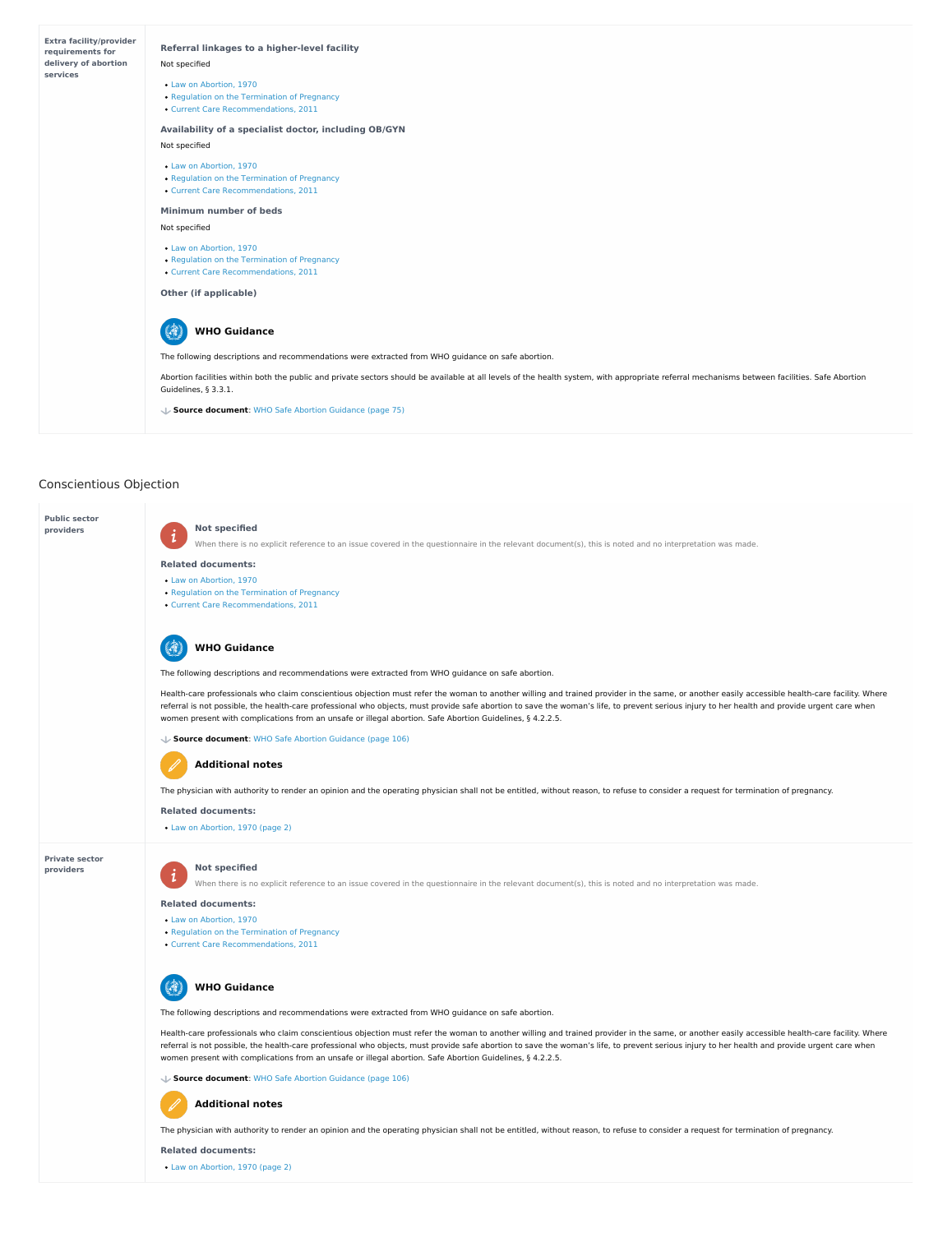## **Provider type not specified**

# **Neither Type of Provider Permitted**

#### **Not specified**  $\boldsymbol{i}$

When there is no explicit reference to an issue covered in the questionnaire in the relevant document(s), this is noted and no interpretation was made.

#### **Public facilities**

#### **Private facilities**

Health-care professionals who claim conscientious objection must refer the woman to another willing and trained provider in the same, or another easily accessible health-care facility. Where referral is not possible, the health-care professional who objects, must provide safe abortion to save the woman's life, to prevent serious injury to her health and provide urgent care when women present with complications from an unsafe or illegal abortion. Safe Abortion Guidelines, § 4.2.2.5.

#### **Related documents:**

- Law on [Abortion,](https://abortion-policies.srhr.org/documents/countries/01-Finland-Law-on-Abortion-1970.pdf) 1970
- Regulation on the [Termination](https://abortion-policies.srhr.org/documents/countries/04-Finland-Regulation-on-Termination-of-Pregnancy-1970.pdf) of Pregnancy
- Current Care [Recommendations,](https://abortion-policies.srhr.org/documents/countries/11-Finland-Current-Care-Recommendation-2013.pdf) 2011

The following descriptions and recommendations were extracted from WHO guidance on safe abortion.

#### (骨 **WHO Guidance**

Health-care professionals who claim conscientious objection must refer the woman to another willing and trained provider in the same, or another easily accessible health-care facility. Where referral is not possible, the health-care professional who objects, must provide safe abortion to save the woman's life, to prevent serious injury to her health and provide urgent care when women present with complications from an unsafe or illegal abortion. Safe Abortion Guidelines, § 4.2.2.5.

**Source document**: WHO Safe Abortion [Guidance](https://abortion-policies.srhr.org/documents/reference/WHO-Safe-Abortion-Guidance-2012.pdf#page=106) (page 106)

The physician with authority to render an opinion and the operating physician shall not be entitled, without reason, to refuse to consider a request for termination of pregnancy.

#### **Related documents:**

# **Additional notes**

Law on [Abortion,](https://abortion-policies.srhr.org/documents/countries/01-Finland-Law-on-Abortion-1970.pdf#page=2) 1970 (page 2)

**Not specified**

When there is no explicit reference to an issue covered in the questionnaire in the relevant document(s), this is noted and no interpretation was made.

#### **Related documents:**

 $\mathbf{i}$ 

- Law on [Abortion,](https://abortion-policies.srhr.org/documents/countries/01-Finland-Law-on-Abortion-1970.pdf) 1970
- Regulation on the [Termination](https://abortion-policies.srhr.org/documents/countries/04-Finland-Regulation-on-Termination-of-Pregnancy-1970.pdf) of Pregnancy
- Current Care [Recommendations,](https://abortion-policies.srhr.org/documents/countries/11-Finland-Current-Care-Recommendation-2013.pdf) 2011

The respect, protection and fulfilment of human rights require that governments ensure abortion services, that are allowable by law, are accessible in practice. Safe Abortion Guidelines, § 4.2.2.5.

#### **Not specified**  $\dot{1}$

When there is no explicit reference to an issue covered in the questionnaire in the relevant document(s), this is noted and no interpretation was made.

The following descriptions and recommendations were extracted from WHO guidance on safe abortion.

The respect, protection and fulfilment of human rights require that governments ensure abortion services, that are allowable by law, are accessible in practice. Safe Abortion Guidelines, § 4.2.2.5.

# **WHO Guidance**

#### **Source document**: WHO Safe Abortion [Guidance](https://abortion-policies.srhr.org/documents/reference/WHO-Safe-Abortion-Guidance-2012.pdf#page=106) (page 106)

The physician with authority to render an opinion and the operating physician shall not be entitled, without reason, to refuse to consider a request for termination of pregnancy.

#### **Related documents:**

# **Additional notes**

Law on [Abortion,](https://abortion-policies.srhr.org/documents/countries/01-Finland-Law-on-Abortion-1970.pdf#page=2) 1970 (page 2)

# **Not specified**

When there is no explicit reference to an issue covered in the questionnaire in the relevant document(s), this is noted and no interpretation was made.

#### **Related documents:**

 $\mathbf{1}$ 

- Law on [Abortion,](https://abortion-policies.srhr.org/documents/countries/01-Finland-Law-on-Abortion-1970.pdf) 1970
- 
- Regulation on the [Termination](https://abortion-policies.srhr.org/documents/countries/04-Finland-Regulation-on-Termination-of-Pregnancy-1970.pdf) of Pregnancy
- Current Care [Recommendations,](https://abortion-policies.srhr.org/documents/countries/11-Finland-Current-Care-Recommendation-2013.pdf) 2011

The following descriptions and recommendations were extracted from WHO guidance on safe abortion.



**Source document**: WHO Safe Abortion [Guidance](https://abortion-policies.srhr.org/documents/reference/WHO-Safe-Abortion-Guidance-2012.pdf#page=106) (page 106)

#### **Related documents:**

- Law on [Abortion,](https://abortion-policies.srhr.org/documents/countries/01-Finland-Law-on-Abortion-1970.pdf) 1970
- Regulation on the [Termination](https://abortion-policies.srhr.org/documents/countries/04-Finland-Regulation-on-Termination-of-Pregnancy-1970.pdf) of Pregnancy
- Current Care [Recommendations,](https://abortion-policies.srhr.org/documents/countries/11-Finland-Current-Care-Recommendation-2013.pdf) 2011



The following descriptions and recommendations were extracted from WHO guidance on safe abortion.

# **WHO Guidance**

**Source document**: WHO Safe Abortion [Guidance](https://abortion-policies.srhr.org/documents/reference/WHO-Safe-Abortion-Guidance-2012.pdf#page=106) (page 106)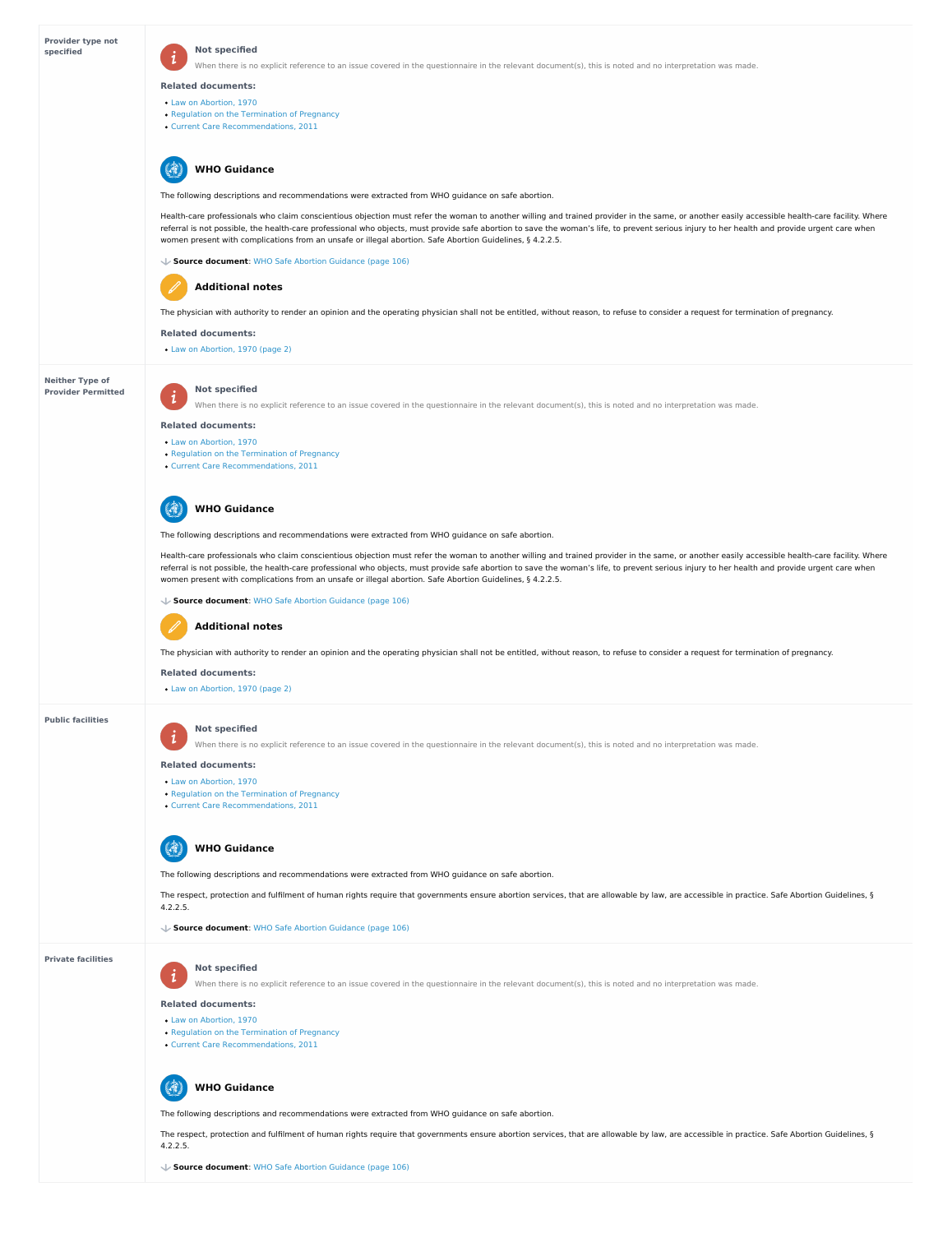# Indicators

Country specific information related to sexual and reproductive health indications. As data for the Sustainable Development Goal (SDG) indicators related to sexual and reproductive health become available, these will be provided, through periodic updates.

Goal 1. End poverty in all its forms everywhere

1.1.1 Proportion of population below the international poverty line, by sex, age, employment status and geographical location (urban/rural) No data

| <b>Facility type not</b><br>specified               | <b>Not specified</b><br>When there is no explicit reference to an issue covered in the questionnaire in the relevant document(s), this is noted and no interpretation was made.<br><b>Related documents:</b><br>• Law on Abortion, 1970<br>• Regulation on the Termination of Pregnancy<br>• Current Care Recommendations, 2011                                                                                                                                                                                                                                                                                                                                                                                                     |
|-----------------------------------------------------|-------------------------------------------------------------------------------------------------------------------------------------------------------------------------------------------------------------------------------------------------------------------------------------------------------------------------------------------------------------------------------------------------------------------------------------------------------------------------------------------------------------------------------------------------------------------------------------------------------------------------------------------------------------------------------------------------------------------------------------|
|                                                     | <b>WHO Guidance</b><br>The following descriptions and recommendations were extracted from WHO guidance on safe abortion.<br>The respect, protection and fulfilment of human rights require that governments ensure abortion services, that are allowable by law, are accessible in practice. Safe Abortion Guidelines, §<br>4.2.2.5.<br>Source document: WHO Safe Abortion Guidance (page 106)                                                                                                                                                                                                                                                                                                                                      |
| <b>Neither Type of</b><br><b>Facility Permitted</b> | <b>Not specified</b><br>When there is no explicit reference to an issue covered in the questionnaire in the relevant document(s), this is noted and no interpretation was made.<br><b>Related documents:</b><br>• Law on Abortion, 1970<br>• Regulation on the Termination of Pregnancy<br>• Current Care Recommendations, 2011<br><b>WHO Guidance</b><br>The following descriptions and recommendations were extracted from WHO guidance on safe abortion.<br>The respect, protection and fulfilment of human rights require that governments ensure abortion services, that are allowable by law, are accessible in practice. Safe Abortion Guidelines, §<br>4.2.2.5.<br>↓ Source document: WHO Safe Abortion Guidance (page 106) |

| 3.1.1 Maternal mortality ratio                                                                                                         | 3(2017)          |
|----------------------------------------------------------------------------------------------------------------------------------------|------------------|
| 3.1.2 Proportion of births attended by skilled health personnel                                                                        | No data          |
| 3.7.1 Proportion of women of reproductive age (aged 15-49 years) who have their need for family planning satisfied with modern methods | No data          |
| 3.7.2 Adolescent birth rate (aged 10-14 years; aged 15-19 years) per 1,000 women in that age group                                     | $6.8(2015-2020)$ |
| 3.8.2 Number of people covered by health insurance or a public health system per 1,000 population                                      |                  |
| 3.c.1 Health worker density and distribution                                                                                           | No data          |

1.3.1 Proportion of population covered by social protection floors/systems, by sex, distinguishing children, unemployed persons, older persons, persons with disabilities, pregnant women, newborns, work-injury victims and the poor and the vulnerable

1.a.2 Proportion of total government spending on essential services (education, health and social protection) No data

No data

# **Goal 3. Ensure healthy lives and promote well-being for all at all ages**

Goal 4. Ensure inclusive and equitable quality education and promote lifelong learning opportunities for all

4.1.1 Proportion of children and young people: (a) in grades 2/3; (b) at the end of primary; and (c) at the end of lower secondary achieving at No data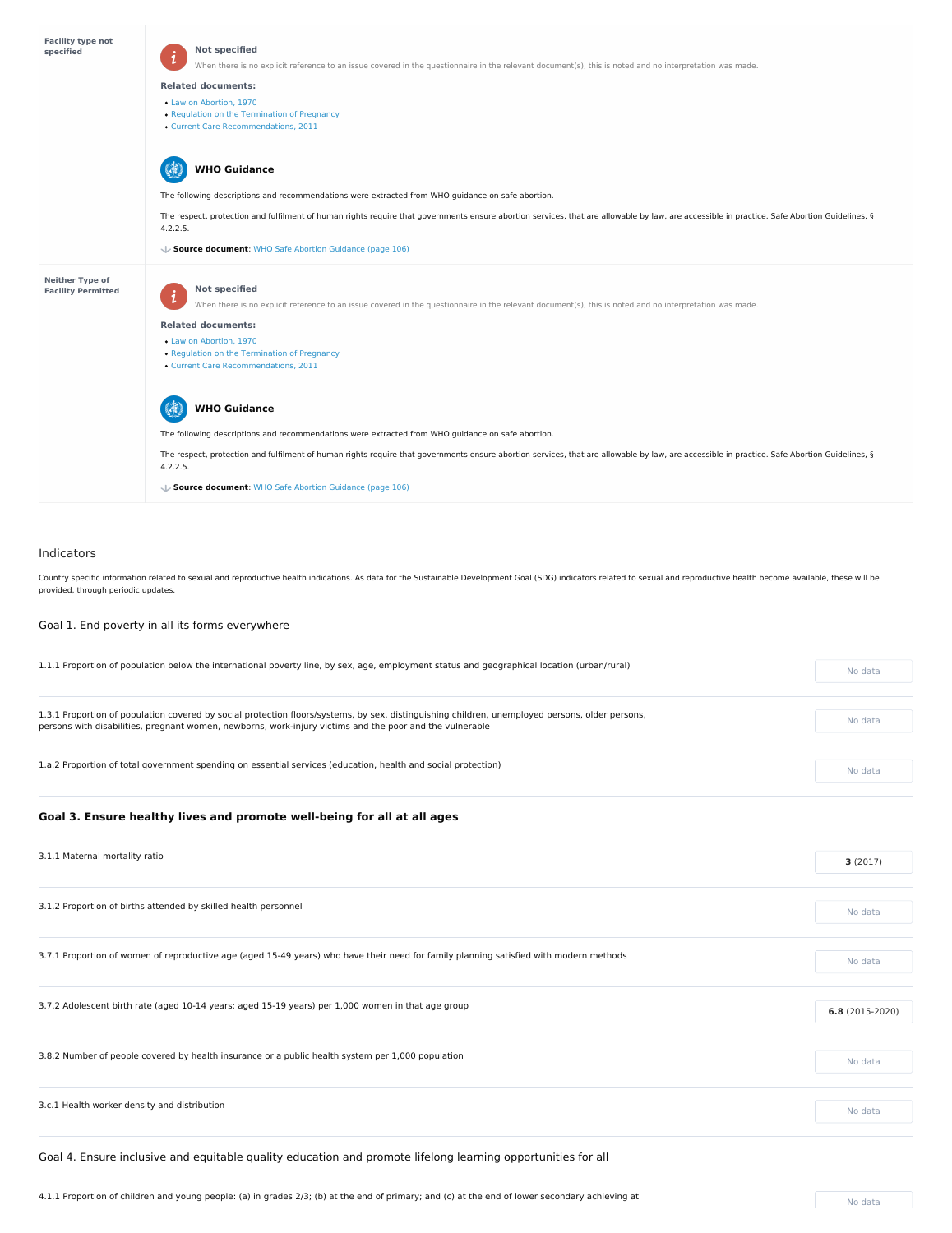| Goal 5. Achieve gender equality and empower all women and girls                                                                                                                                                                         |         |
|-----------------------------------------------------------------------------------------------------------------------------------------------------------------------------------------------------------------------------------------|---------|
| 5.1.1 Whether or not legal frameworks are in place to promote, enforce and monitor equality and nondiscrimination on the basis of sex                                                                                                   | No data |
| 5.2.1 Proportion of ever-partnered women and girls aged 15 years and older subjected to physical, sexual or psychological violence by a<br>current or former intimate partner in the previous 12 months, by form of violence and by age | No data |
| 5.2.2 Proportion of women and girls aged 15 years and older subjected to sexual violence by persons other than an intimate partner in the<br>previous 12 months, by age and place of occurrence                                         | No data |
| 5.3.1 Proportion of women aged 20-24 years who were married or in a union before age 15 and before age 18                                                                                                                               | No data |
| 5.3.2 Proportion of girls and women aged 15-49 years who have undergone female genital mutilation/cutting, by age                                                                                                                       | No data |
| 5.6.1 Proportion of women aged 15-49 years who make their own informed decisions regarding sexual relations, contraceptive use and<br>reproductive health care                                                                          | No data |
| 5.6.2 Number of countries with laws and regulations that guarantee women aged 15-49 years access to sexual and reproductive health care,<br>information and education                                                                   | No data |
| 5.a.1 (a) Proportion of total agricultural population with ownership or secure rights over agricultural land, by sex; and (b) share of women<br>among owners or rights-bearers of agricultural land, by type of tenure                  | No data |
| 5.b.1 Proportion of individuals who own a mobile telephone, by sex                                                                                                                                                                      | No data |
| Goal 8. Promote sustained, inclusive and sustainable economic growth, full and productive employment and decent work for all                                                                                                            |         |
| 8.5.2 Unemployment rate, by sex, age and persons with disabilities                                                                                                                                                                      | No data |
| Goal 10. Reduce inequality within and among countries                                                                                                                                                                                   |         |
| 10.2.1 Proportion of people living below 50 per cent of median income, by age, sex and persons with disabilities                                                                                                                        | No data |
|                                                                                                                                                                                                                                         |         |

10.3.1 Proportion of the population reporting having personally felt discriminated against or harassed within the previous 12 months on the basis of a ground of discrimination prohibited under international human rights law

No data

Goal 16. Promote peaceful and inclusive societies for sustainable development, provide access to justice for all and build effective, accountable and inclusive institutions at all levels

| 16.1.3 Proportion of population subjected to physical, psychological or sexual violence in the previous 12 months                                                                                                 |         |
|-------------------------------------------------------------------------------------------------------------------------------------------------------------------------------------------------------------------|---------|
| 16.2.2 Number of victims of human trafficking per 100,000 population, by sex, age and form of exploitation                                                                                                        | No data |
| 16.2.3 Proportion of young women and men aged 1829 years who experienced sexual violence by age 18                                                                                                                |         |
|                                                                                                                                                                                                                   | No data |
| 16.3.1 Proportion of victims of violence in the previous 12 months who reported their victimization to competent authorities or other officially<br>recognized conflict resolution mechanisms                     | No data |
| 16.5.1 Proportion of persons who had at least one contact with a public official and who paid a bribe to a public official, or were asked for a<br>bribe by those public officials, during the previous 12 months | No data |
| 16.6.1 Primary government expenditures as a proportion of original approved budget, by sector (or by budget codes or similar)                                                                                     | No data |
| 16.6.2 Proportion of the population satisfied with their last experience of public services                                                                                                                       | No data |

16.7.1 Proportions of positions (by sex, age, persons with disabilities and population groups) in public institutions (national and local Noted Noted No data